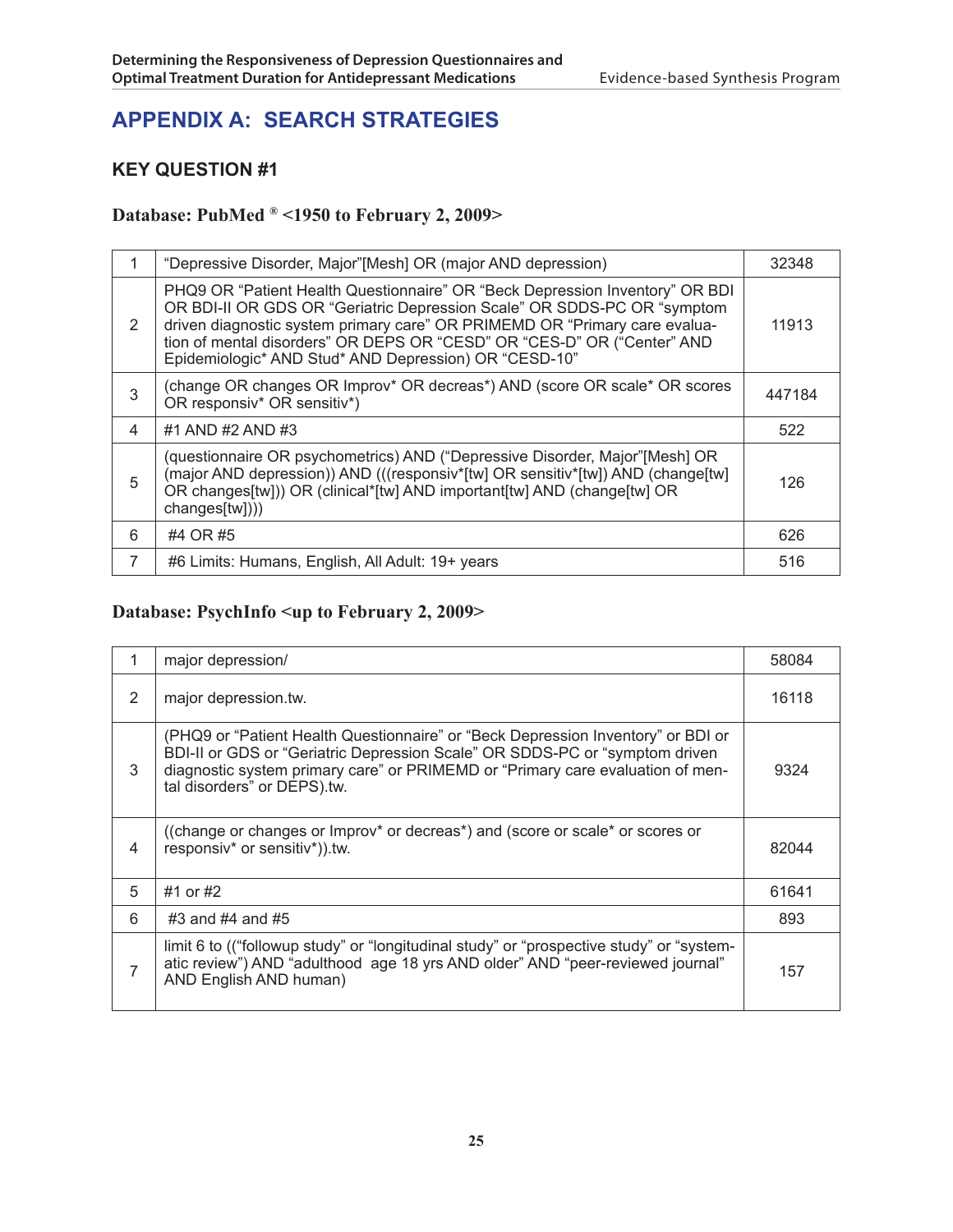## **Key Question #2, Systematic Reviews**

## **Database: PubMed ® <1950 to March 02, 2009>**

|   | ("Depressive Disorder"[Mesh] OR "major depression")                                                     | 63463  |
|---|---------------------------------------------------------------------------------------------------------|--------|
| 2 | (antidepress* OR "Antidepressive Agents" [Mesh] OR "Antidepressive Agents<br>"[Pharmacological Action]) | 114617 |
| 3 | (recurrence[Mesh] OR relaps* OR recurren*)                                                              | 410446 |
| 4 | #1 AND #2 AND #3                                                                                        | 2073   |
| 5 | #4 AND systematic[sb]                                                                                   | 106    |

## **Key Question #2, Randomized Controlled Trials**

## **Database: PubMed ® <1950 to March 01, 2009>**

|   | ("Depressive Disorder"[Mesh] OR "major depression")                                                                                        | 63463  |
|---|--------------------------------------------------------------------------------------------------------------------------------------------|--------|
| 2 | (antidepress* OR "Antidepressive Agents" [Mesh] OR "Antidepressive Agents<br>"[Pharmacological Action])                                    | 114617 |
| 3 | (recurrence[Mesh] OR relaps* OR recurren*)                                                                                                 | 410446 |
| 4 | (randomized controlled trial[Publication Type] OR (randomized[Title/Abstract] AND<br>controlled[Title/Abstract] AND trial[Title/Abstract]) | 275051 |
| 5 | #1 AND #2 AND #3 AND #4                                                                                                                    | 428    |
| 6 | Limits: Publication Date from 2007/01/01 to 2009/03/1, Humans, English, All Adult:<br>$19+$ years                                          | 48     |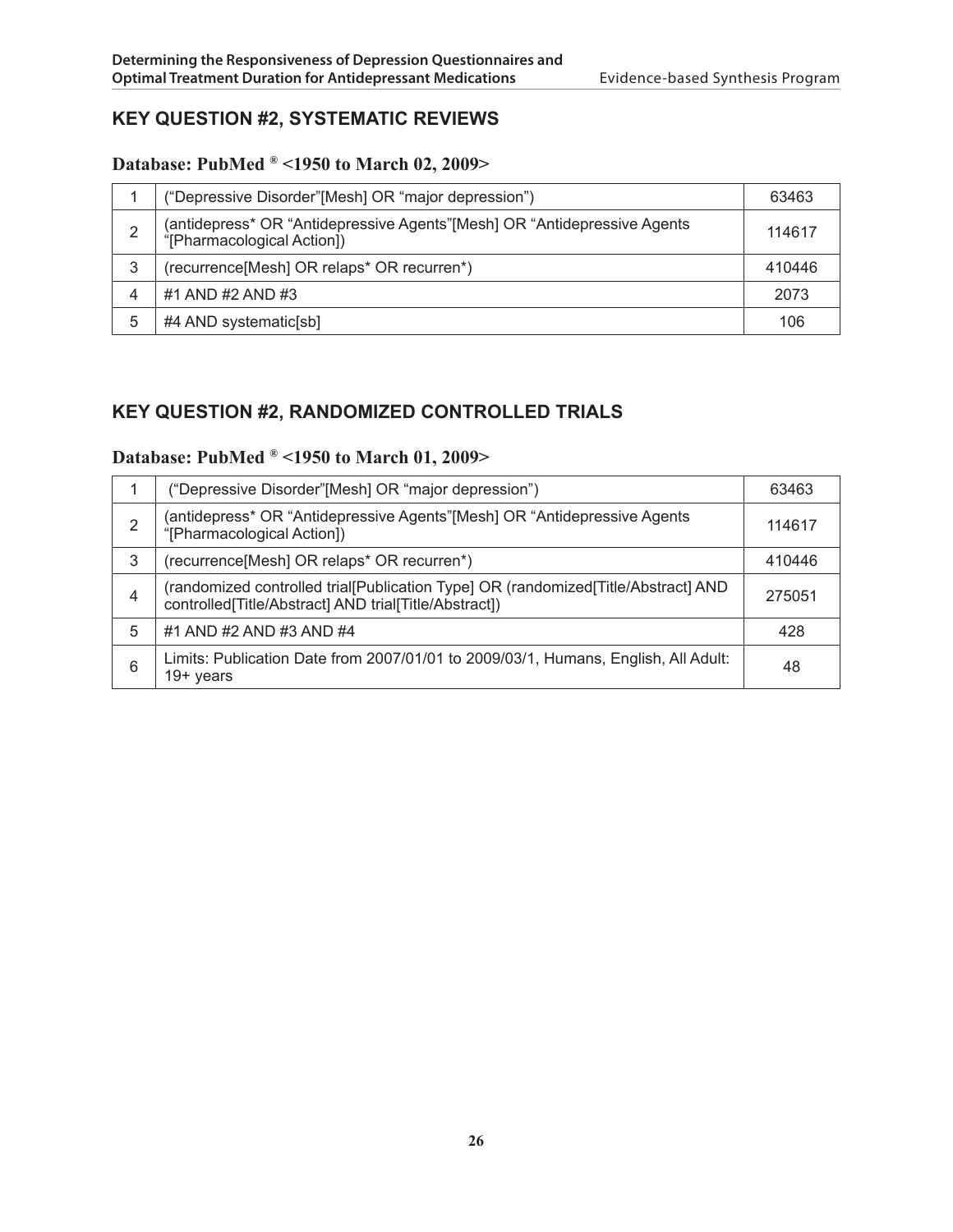## **APPENDIX B: FULL TEXT EXCLUSIONS**

#### **Inclusion Criteria for Key Question #1, Assessment Tools Responsive to Change**

1. One of the specified instruments (PHQ-9, Beck Fast Screen, CESD-10, GDS-15, SDDS-PC, DEPS, PRIME MD)

- 2. Adults with depressive disorder: outpatient setting
- 3. Comparator: Comparison to an interview-based instrument
- 4. Study Design: Longitudinal
- 5. Study Design: Sample > 50
- 6. English language article

|                      |               | <b>General Exclusion Criteria*</b> |                  |          |           |                           |
|----------------------|---------------|------------------------------------|------------------|----------|-----------|---------------------------|
| Author & Ref #       | $\div$<br>TON | <b>N</b><br>$\frac{1}{2}$          | ကံ<br><b>TON</b> | 4<br>TON | ທ່<br>TON | $\dot{\mathbf{c}}$<br>TON |
| Ahava, 1998[51]      | $\sf X$       |                                    |                  |          |           |                           |
| Adler, 2004[52]      |               |                                    | X                |          |           |                           |
| Allard, 2004[53]     | $\times$      |                                    |                  |          |           |                           |
| Altamura, 1989[54]   | X             |                                    |                  |          |           |                           |
| Amsterdam, 2008[55]  |               | X                                  |                  |          |           |                           |
| Babyak, 2000[56]     | X             |                                    |                  |          |           |                           |
| Baldwin, 2008[57]    | X             |                                    |                  |          |           |                           |
| Barbosa, 2003[58]    | X             |                                    |                  |          |           |                           |
| Berkman, 2003[59]    | X             |                                    |                  |          |           |                           |
| Berlim, 2005[60]     |               |                                    |                  |          |           | X                         |
| Berlim, 2007[61]     |               |                                    |                  |          |           | X                         |
| Boyer, 1998[62]      | X             |                                    |                  |          |           |                           |
| Brody, 2006[63]      |               |                                    | X                |          |           |                           |
| Brown, 2000[64]      | X             |                                    |                  |          |           |                           |
| Brown, 2005[65]      | X             |                                    |                  |          |           |                           |
| Cassidy, 2005[66]    |               |                                    |                  |          | X         |                           |
| Casten, 2000[67]     |               | X                                  |                  |          |           |                           |
| Chen, 2006[68]       |               |                                    |                  |          |           | X                         |
| Conradi, 2007[69]    | X             |                                    |                  |          |           |                           |
| Cook, 1999[70]       |               |                                    |                  |          | X         |                           |
| Corney, 2005[71]     |               |                                    | X                |          |           |                           |
| Coulehan, 1997[72]   | $\mathsf{X}$  |                                    |                  |          |           |                           |
| Dalton, 2000[73]     |               |                                    |                  |          | X         |                           |
| Davies, 2003[74]     |               |                                    |                  |          | X         |                           |
| DeBattista, 2003[75] |               |                                    |                  |          | X         |                           |
| Dori, 1999[76]       | X             |                                    |                  |          |           |                           |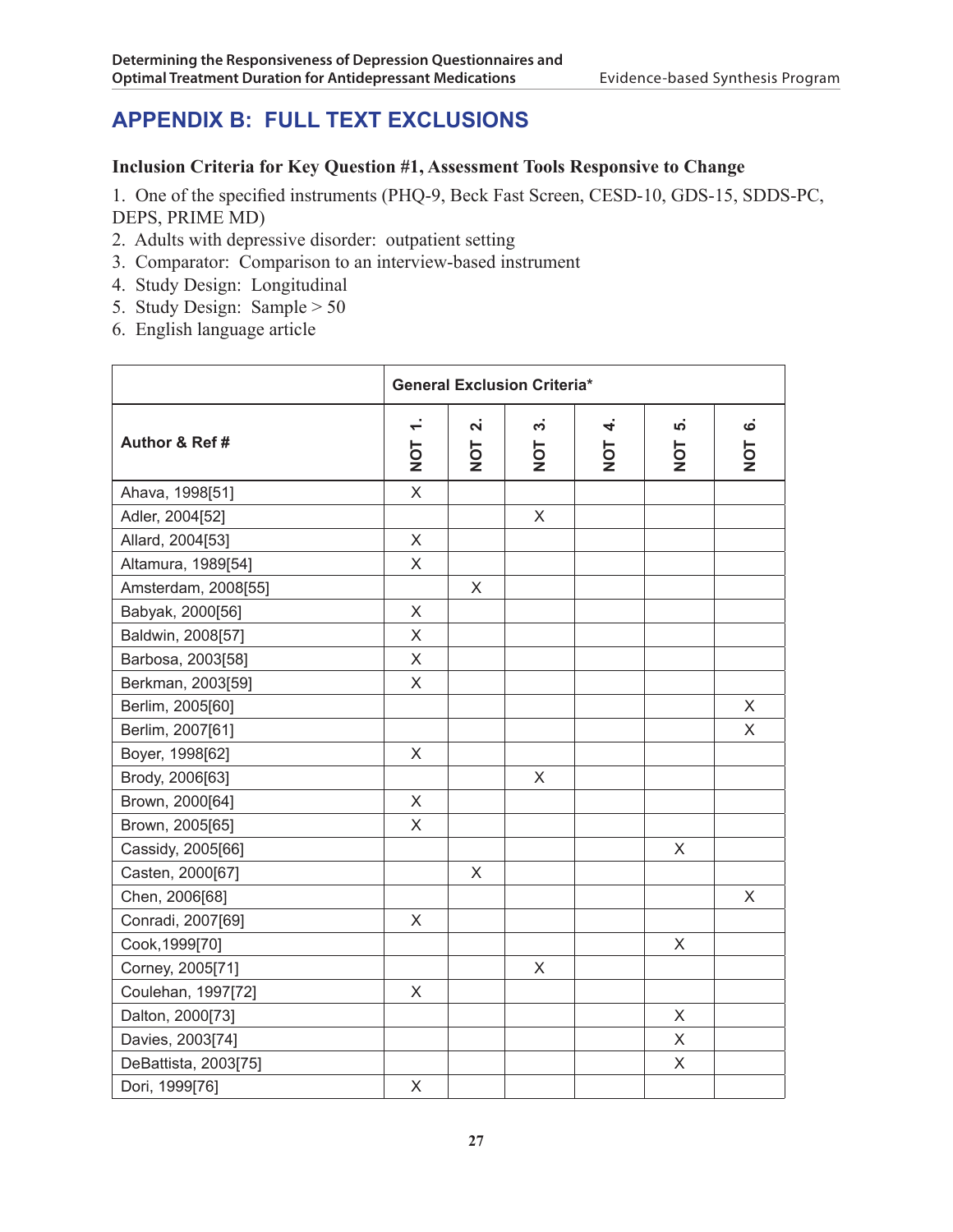|                             | <b>General Exclusion Criteria*</b>         |                                      |                      |          |               |          |
|-----------------------------|--------------------------------------------|--------------------------------------|----------------------|----------|---------------|----------|
| Author & Ref #              | $\overline{\phantom{0}}$<br>$\overline{C}$ | $\dot{\mathbf{r}}$<br>$\overline{5}$ | က်<br>$\overline{5}$ | 4<br>TON | ທ່<br>7<br>No | ဖ<br>TON |
| Dubovsky, 2001[77]          |                                            |                                      |                      |          | X             |          |
| Dunner, 1987[78]            | X                                          |                                      |                      |          |               |          |
| Einarson, 2004[79]          | X                                          |                                      |                      |          |               |          |
| Fava, 1999[80]              |                                            |                                      |                      |          | X             |          |
| Fawcett, 1987[81]           | X                                          |                                      |                      |          |               |          |
| George, 1999[82]            | X                                          |                                      |                      |          |               |          |
| George, 2008[83]            | X                                          |                                      |                      |          |               |          |
| Goodnick, 1997[84]          |                                            |                                      |                      |          | X             |          |
| Goodnick, 1998[85]          | X                                          |                                      |                      |          |               |          |
| Judd, 2004[86]              | X                                          |                                      |                      |          |               |          |
| Kates, 2002[87]             | X                                          |                                      |                      |          |               |          |
| Koivumaa-Honkanen, 2008[88] | X                                          |                                      |                      |          |               |          |
| Koran, 1995[89]             | X                                          |                                      |                      |          |               |          |
| Kroenke, 2006[90]           | X                                          |                                      |                      |          |               |          |
| Lesperance, 2007[91]        | X                                          |                                      |                      |          |               |          |
| Lett, 2007[92]              | X                                          |                                      |                      |          |               |          |
| Levitt, 1999[93]            |                                            |                                      |                      |          | X             |          |
| Liebowitz, 2007[94]         | X                                          |                                      |                      |          |               |          |
| Lustman, 1998[95]           |                                            |                                      | X                    |          |               |          |
| Lustman, 2000[96]           | X                                          |                                      |                      |          |               |          |
| Lydiard, 1997[97]           | X                                          |                                      |                      |          |               |          |
| Mazeh, 2007[98]             |                                            |                                      |                      |          | X             |          |
| McIntyre, 2005[99]          | X                                          |                                      |                      |          |               |          |
| Mohamed, 2006[100]          | X                                          |                                      |                      |          |               |          |
| Mulrow, 1998[101]           | Χ                                          |                                      |                      |          |               |          |
| Mynors-Wallis, 2000[102]    | X                                          |                                      |                      |          |               |          |
| Patkar, 2006[103]           | $\boldsymbol{\mathsf{X}}$                  |                                      |                      |          |               |          |
| Perez, 1999[104]            | X                                          |                                      |                      |          |               |          |
| Picardi, 2005[105]          |                                            | X                                    |                      |          |               |          |
| Pollock, 1989[106]          |                                            | X                                    |                      |          |               |          |
| Posternak, 2001[107]        | X                                          |                                      |                      |          |               |          |
| Proudfoot, 2003[108]        |                                            |                                      | X                    |          |               |          |
| Pyne, 2002[109]             |                                            | X                                    |                      |          |               |          |
| Quilty, 2008[110]           | X                                          |                                      |                      |          |               |          |
| Raskin, 2003[111]           | X                                          |                                      |                      |          |               |          |
| Raskin, 2007[112]           | $\mathsf X$                                |                                      |                      |          |               |          |
| Rollman, 2002[113]          | X                                          |                                      |                      |          |               |          |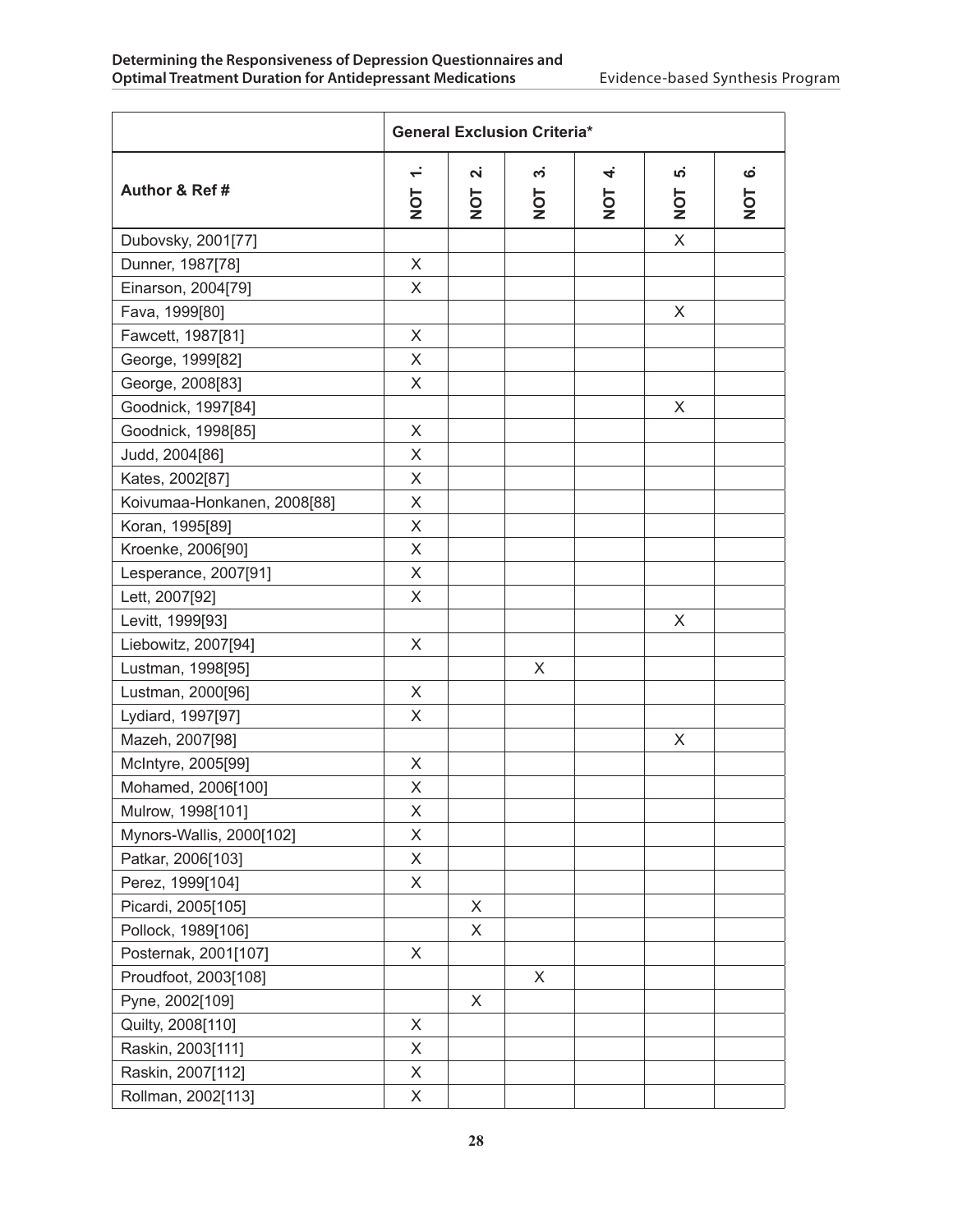|                        | <b>General Exclusion Criteria*</b>         |                                     |          |                     |                                 |                     |
|------------------------|--------------------------------------------|-------------------------------------|----------|---------------------|---------------------------------|---------------------|
| Author & Ref#          | $\overline{\phantom{0}}$<br>$\overline{Q}$ | $\dot{\mathsf{N}}$<br>$\frac{1}{2}$ | က<br>TON | 4<br>$\overline{O}$ | $\overline{a}$<br>$\frac{1}{2}$ | ဖ<br>$\overline{O}$ |
| Rush, 2005[114]        | X                                          |                                     |          |                     |                                 |                     |
| Rutherford, 2007[115]  |                                            |                                     |          |                     |                                 | X                   |
| Salkovskis, 2006[116]  | X                                          |                                     |          |                     |                                 |                     |
| Shelton, 2001[117]     | X                                          |                                     |          |                     |                                 |                     |
| Singh, 2001[118]       |                                            |                                     |          |                     |                                 | X                   |
| Skevington, 2001[119]  | X                                          |                                     |          |                     |                                 |                     |
| Spalletta, 2002[120]   |                                            |                                     |          |                     |                                 | X                   |
| Stark, 1985[121]       |                                            |                                     | X        |                     |                                 |                     |
| Szegedi, 2005[122]     | X                                          |                                     |          |                     |                                 |                     |
| Thase, 1997[123]       | X                                          |                                     |          |                     |                                 |                     |
| Trivedi, 2004[124]     | X                                          |                                     |          |                     |                                 |                     |
| Tutty, 2000[125]       | X                                          |                                     |          |                     |                                 |                     |
| van Gurp, 2002[126]    | X                                          |                                     |          |                     |                                 |                     |
| van Marwijk, 2008[127] |                                            |                                     | X        |                     |                                 |                     |
| Vinkers, 2004[128]     |                                            | X                                   |          |                     |                                 |                     |
| Wade, 2008[129]<br>X   |                                            |                                     |          |                     |                                 |                     |
| Wise, 2007[130]        | X                                          |                                     |          |                     |                                 |                     |

Items in the table (e.g. Not 1) correspond to the inclusion criteria listed above the table

#### **Inclusion Criteria for Key Question #2, Systematic Reviews**

- 1. Systematic review evaluating anti-depressant vs. placebo. A systematic review contains a methods section with search strategy and approach to synthesizing the data
- 2. Patients: Adults with major depressive disorder who have remitted or improved substantially with anti-depressant medication, English language article
- 3. Outcome: Relapse/recurrence

|                       | <b>General Exclusion Criteria*</b> |                                |                     |  |
|-----------------------|------------------------------------|--------------------------------|---------------------|--|
| Author & Ref#         | <b>TON</b>                         | $\overline{\mathbf{u}}$<br>TON | ო<br>$\overline{5}$ |  |
| Bauer 2009[131]       |                                    |                                | X                   |  |
| Gartlehener 2008[132] |                                    |                                | X                   |  |
| Quaseem 2008[133]     | X                                  |                                |                     |  |
| Anderson 2008[134]    | X                                  |                                |                     |  |
| Papakostas 2007[135]  |                                    |                                | X                   |  |
| Furukawa 2007[136]    | X                                  |                                |                     |  |
| Zimmerman 2007[137]   |                                    |                                | X                   |  |
| Lam 2004[138]         | X                                  |                                |                     |  |

Items in the table (e.g. Not 1) correspond to the inclusion criteria listed above the table\*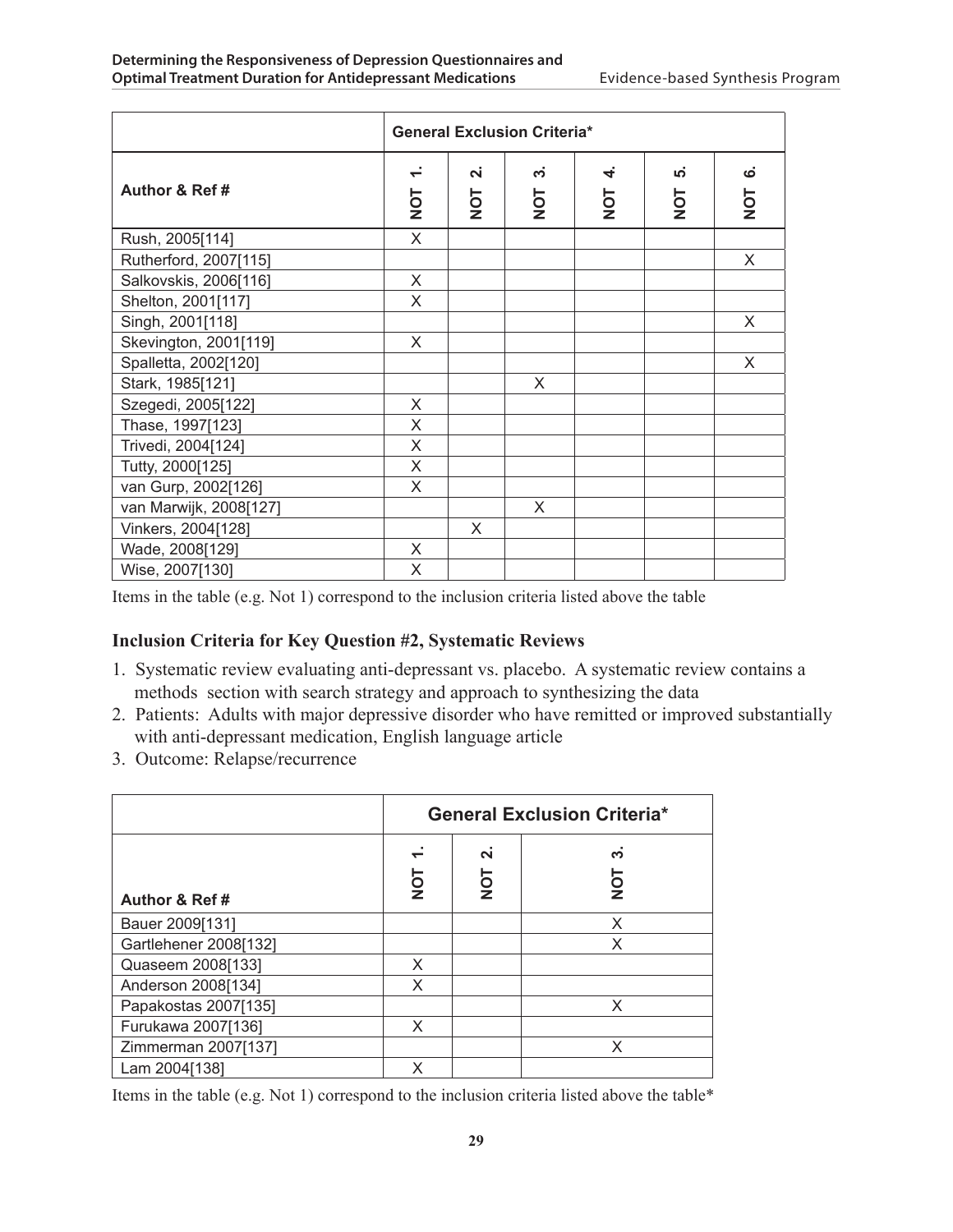### **Inclusion Criteria for Key Question #2, Randomized Controlled Trials**

- 1. Study Design: Randomized Controlled Trial
- 2. Patients: Adults
- 3. Outcome: Relapse/recurrence
- 4. Compares anti-depressant vs. placebo
- 5. Patients: Adults with major depressive disorder who have remitted or improved substantially with anti-depressant medication
- 6. English language article

|                      | <b>General Exclusion Criteria*</b> |   |         |          |           |   |
|----------------------|------------------------------------|---|---------|----------|-----------|---|
| Author & Ref#        | $\div$<br>⊢<br>ž                   | N | ຕ່<br>5 | 4<br>TON | ທ່<br>TON | ဖ |
| Dombrovski 2008[139] |                                    |   |         |          | Х         |   |
| Keller 2007[140]     |                                    |   |         |          |           |   |

\*Items in the table (e.g. Not 1) correspond to the inclusion criteria listed above the table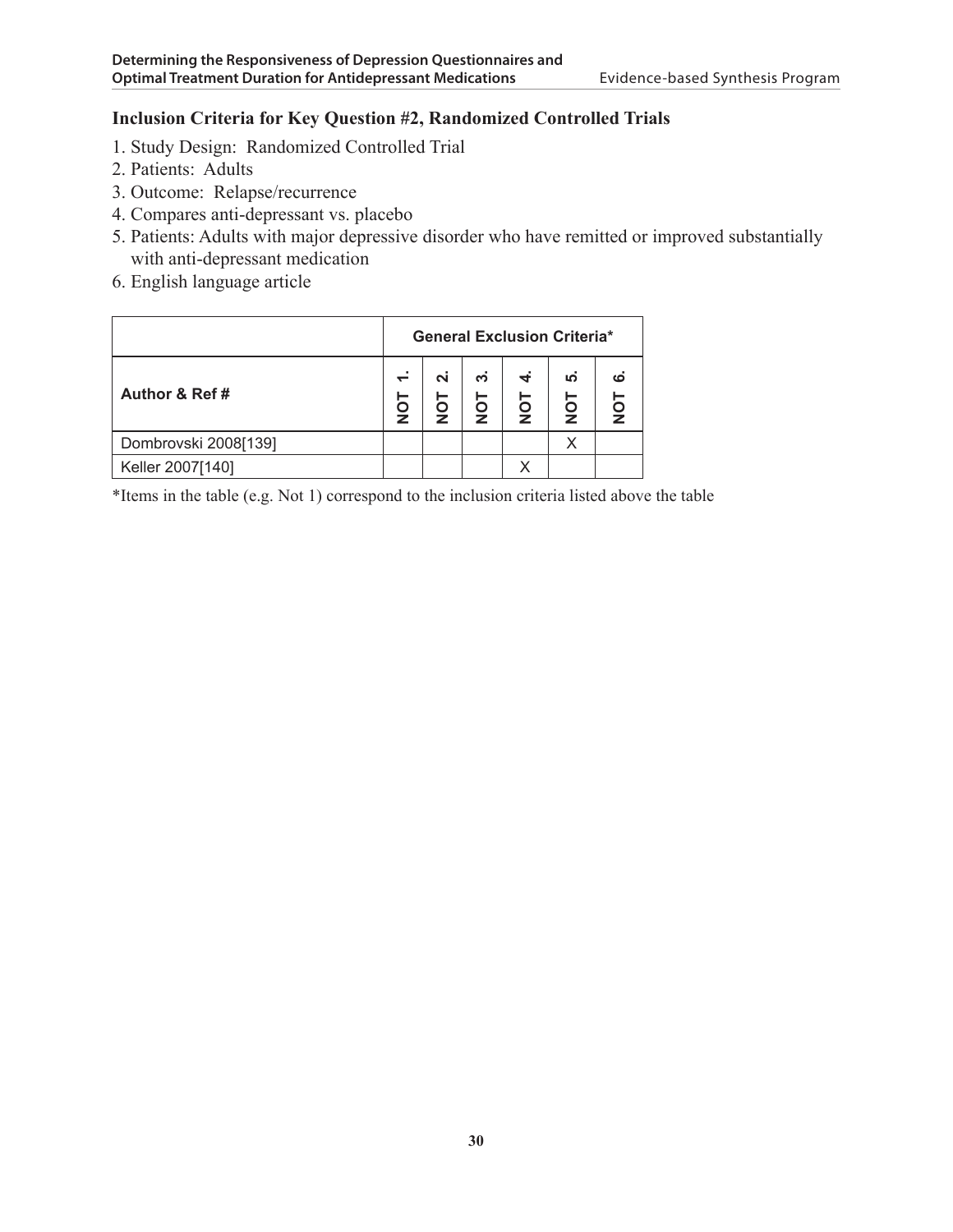## **APPENDIX C: QUALITY RATINGS**

## **Quality Rating for Key Question #1, Assessment Tools Responsive to Change**

Was the criterion standard applied and interpreted blinded to the results of the depression questionnaire?

Was the depression questionnaire applied and interpreted blinded to the results of the criterion standard?

Was the interview-based criterion standard a validated measure of depression severity?

Did follow-up of the enrolled sample exceed 80%?

Was the analysis appropriate to the study question?

Was the study funded by the pharmaceutical industry?

Was a conflict of interest disclosure given? If given, was there a potential conflict of interest?

## **Quality Rating for Key Question #2, Systematic Reviews**

Was a focused clinical question clearly stated?

Was the search for relevant studies detailed and exhaustive?

Were inclusion/exclusion criteria clearly defined and appropriate?

Were primary studies evaluated for quality and appropriateness?

Were assessments of studies reproducible?

Were analyses conducted to measure variability in effect?

Were differences in how outcomes were reported and analyzed across studies were taken into consideration?

Was publication bias assessed?

Were clinically important outcomes (harms and benefits) reported?

Were the conclusions supported by the data presented?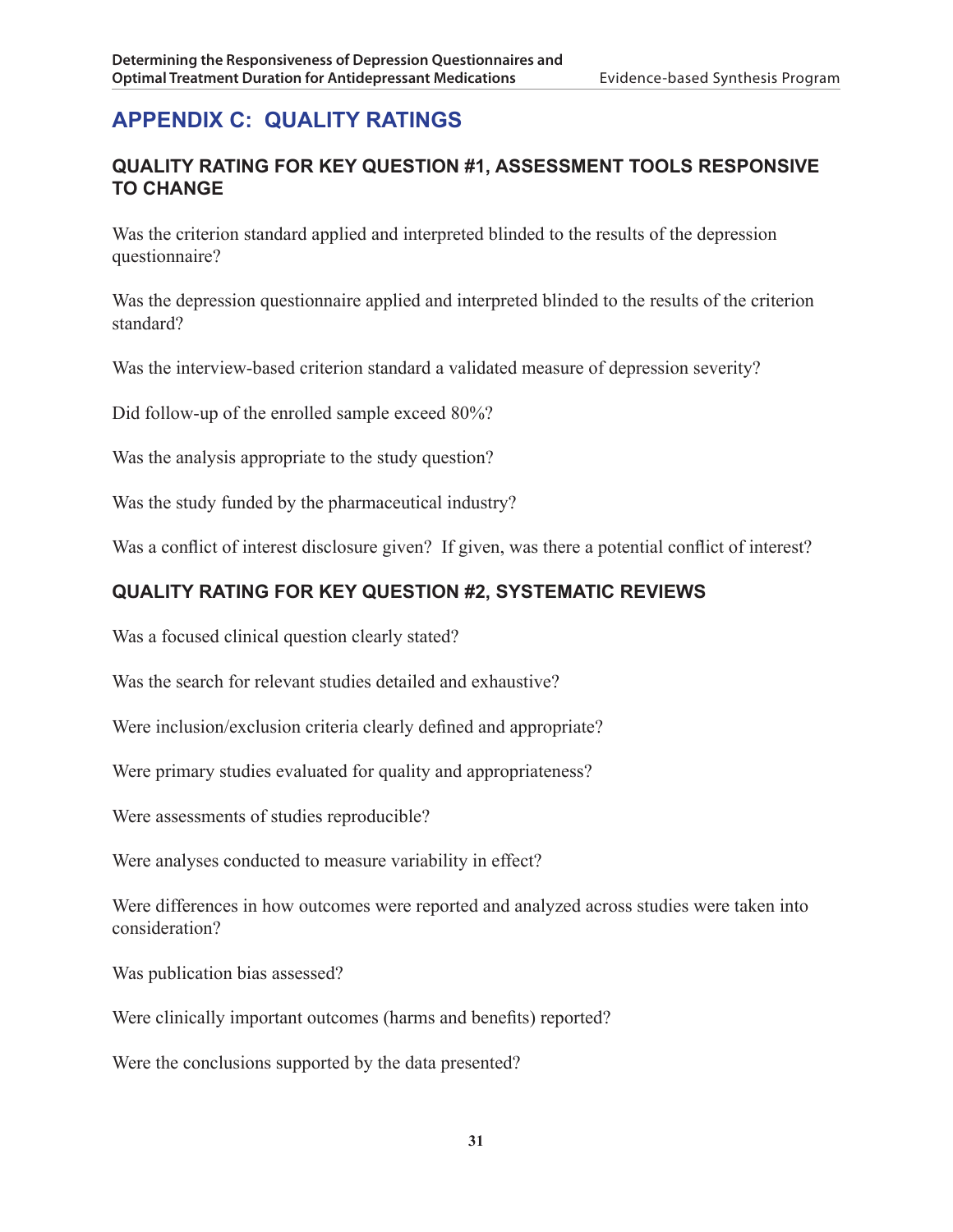## **Quality Rating for Key Question #2, Randomized Controlled Trials**

Were the groups similar at baseline in terms of baseline characteristics and prognostic factors?

Were depression outcomes assessed using a valid methodology and criteria?

Were subjects and providers blind to the intervention/exposure status of participants?

Were outcome assessors blind to exposure/intervention status?

Were incomplete outcome data adequately addressed?

Was there an important differential loss to follow-up between the compared groups (defined as >  $10\%)$ ?

Was there an overall high loss to follow-up ( $\geq$  20% for studies <12 months and  $\geq$  30% for studies of 12 month or longer duration)

Was there a conflict of interest?

Were the methods used for randomization adequate?

Was allocation concealment adequate?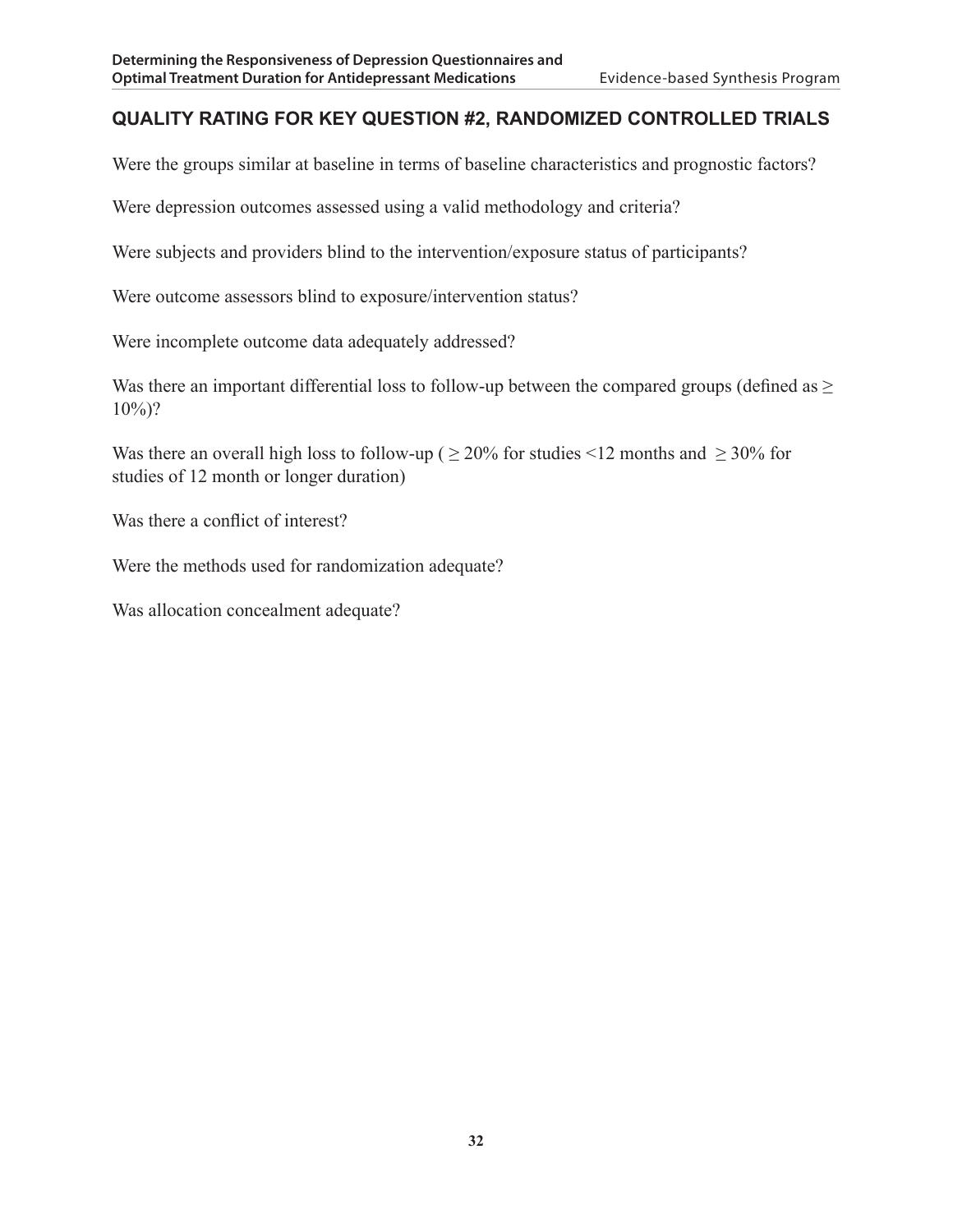## **APPENDIX D: PEER REVIEW**

| Question: Are the objectives, scope, and methods for this review clearly described? |                                                                                                                                                                                                                                                                                                                                                                                                                                                                                                                                                                                                                |                                                                                                                                                                                                      |  |  |  |
|-------------------------------------------------------------------------------------|----------------------------------------------------------------------------------------------------------------------------------------------------------------------------------------------------------------------------------------------------------------------------------------------------------------------------------------------------------------------------------------------------------------------------------------------------------------------------------------------------------------------------------------------------------------------------------------------------------------|------------------------------------------------------------------------------------------------------------------------------------------------------------------------------------------------------|--|--|--|
| <b>Reviewer</b>                                                                     | <b>Comment</b>                                                                                                                                                                                                                                                                                                                                                                                                                                                                                                                                                                                                 | <b>Reply</b>                                                                                                                                                                                         |  |  |  |
| $\mathbf{1}$                                                                        | YES. The objectives, scope were very clear and appropriate. The meth-<br>ods were transparent and appropriately rigorous for a best evidence<br>review, even though the types of studies sought to answer KQ1 and<br>KQ2 were very different. It was helpful to have all of the information<br>on search strategies, inclusion/exclusion criteria and data extraction in<br>the appendices.                                                                                                                                                                                                                    | Acknowledged                                                                                                                                                                                         |  |  |  |
| $\overline{2}$                                                                      | The inclusion and exclusion criteria for Key Question 1 greatly dimin-<br>ish the synthesis's scope. Given this limitation, I know of no additional<br>studies that should have been included in the review for Key Question<br>1 or 2.                                                                                                                                                                                                                                                                                                                                                                        | The inclusion/exclusion<br>criteria were developed<br>with the stakeholders to<br>focus on the questions of<br>interest.                                                                             |  |  |  |
|                                                                                     | In general, the Synthesis needs a strong editing (e.g. ensuring consis-<br>tency in abbreviations, defining abbreviations before applying them,<br>correcting punctuation and formatting)                                                                                                                                                                                                                                                                                                                                                                                                                      | Editing has been com-<br>pleted to ensure consis-<br>tency                                                                                                                                           |  |  |  |
|                                                                                     | In addition, there were several places within the synthesis where this<br>reviewer could not understand the meaning of a sentence. Specifically:<br>Page 8, line $11-12$ – "For the finding that the MCID is 5" would<br>$\bullet$<br>be best to define this as the Mean Change in Depression Score for<br><b>MDD</b><br>Page 16, line $11 -$ "the similarity of groups similar at baseline"<br>$\bullet$<br>Page 25, line $2 -$ "the number needed"(number of what?)<br>$\bullet$<br>The Evidence Tables 1-5 are very difficult to read because of in-<br>$\bullet$<br>consistent formatting and text layout. | These sentences have<br>been edited to clarify the<br>meaning.<br>We did not find the Page<br>25, line 2 reference; on<br>page 26 we state the<br>"number needed to treat<br>to prevent one relapse" |  |  |  |
| $\mathfrak{Z}$                                                                      | Yes, all of these aspects are clearly described.                                                                                                                                                                                                                                                                                                                                                                                                                                                                                                                                                               | Acknowledged                                                                                                                                                                                         |  |  |  |
| 4                                                                                   | a) Objectives are clearly defined.<br>b) Scope is also clearly defined, with the exception that the assessment<br>tools that are surveyed are those immediately referable to depressive<br>disorders and their symptoms (i.e., disease-specific). One could also<br>perceive quality of life, functional capacities, health services utiliza-<br>tion and costs as relevant outcomes. I agree with focusing on disease-<br>specific assessment, and this is clear as the manuscript goes on, but I<br>would make it absolutely clear up front so as to frame the boundaries of<br>this review explicitly.      | Acknowledged<br>Edits made to clarify<br>that focus is limited to<br>depression symptom<br>questionnaires                                                                                            |  |  |  |
|                                                                                     | c) Methods are clearly defined.                                                                                                                                                                                                                                                                                                                                                                                                                                                                                                                                                                                | Acknowledged                                                                                                                                                                                         |  |  |  |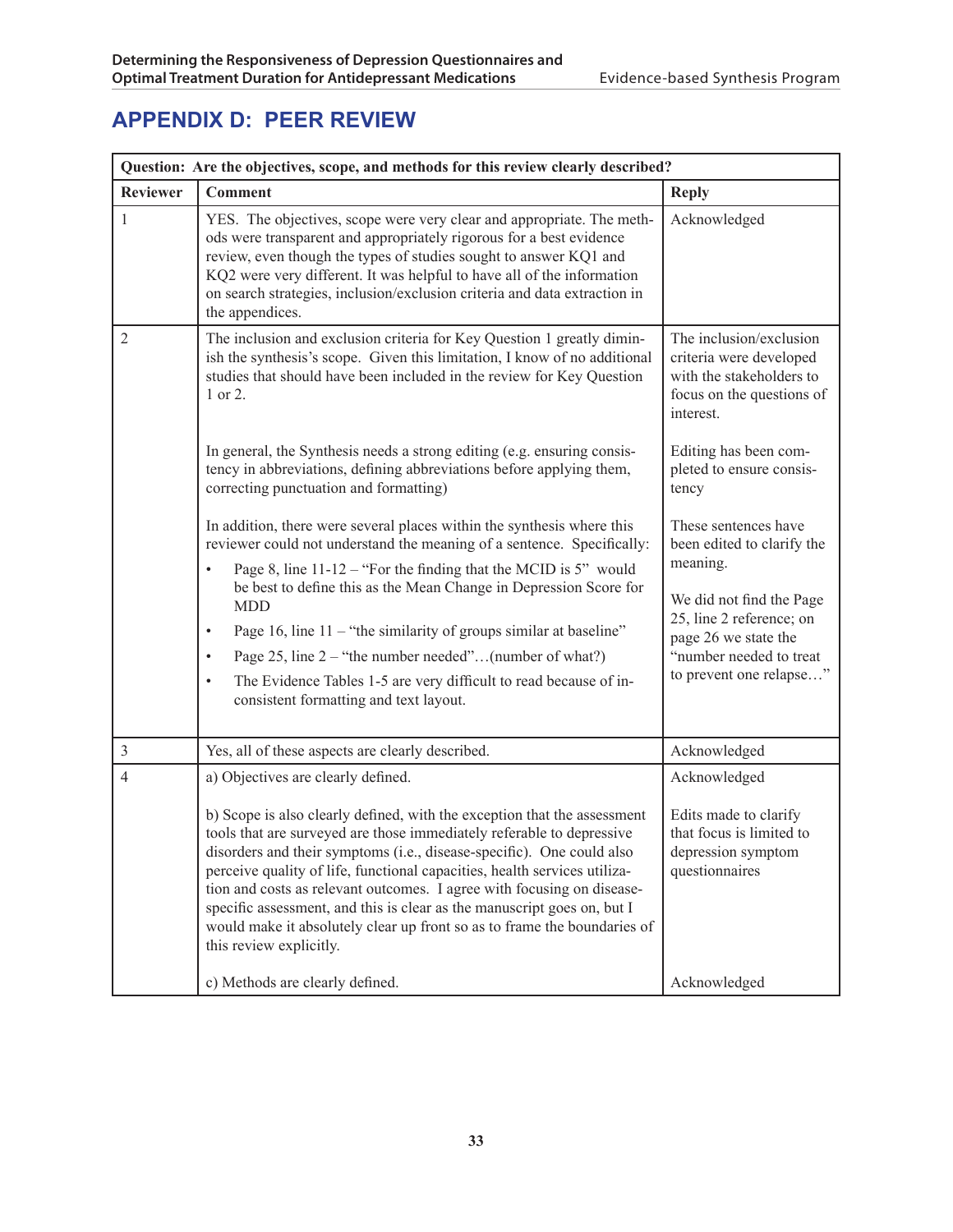| Question: Is there any indication of bias in our synthesis of the evidence? |                                                                                                                                                                                                                                                                                                                                                                                                                                                                                                                                                                                                                                                                                                                                                                                                                                                                                                                                                                                                                                                           |                                                                                                                                                                                                                                            |  |  |  |
|-----------------------------------------------------------------------------|-----------------------------------------------------------------------------------------------------------------------------------------------------------------------------------------------------------------------------------------------------------------------------------------------------------------------------------------------------------------------------------------------------------------------------------------------------------------------------------------------------------------------------------------------------------------------------------------------------------------------------------------------------------------------------------------------------------------------------------------------------------------------------------------------------------------------------------------------------------------------------------------------------------------------------------------------------------------------------------------------------------------------------------------------------------|--------------------------------------------------------------------------------------------------------------------------------------------------------------------------------------------------------------------------------------------|--|--|--|
| <b>Reviewer</b>                                                             | <b>Comment</b>                                                                                                                                                                                                                                                                                                                                                                                                                                                                                                                                                                                                                                                                                                                                                                                                                                                                                                                                                                                                                                            | <b>Reply</b>                                                                                                                                                                                                                               |  |  |  |
| 1                                                                           | NO. Appropriate precautions were used to minimize bias including 1)<br>having 2 researchers review the titles and/or abstracts of articles for<br>potential inclusion, 2) having 1-2 reviewers over-read the data abstrac-<br>tion forms to assure accurate abstraction, 3) using well known criteria to<br>assess the quality of the studies that included items about funding source<br>and conflict of interest (Appendix C) and strength of evidence (GRADE),<br>4) providing readers with enough detail to assure transparency, and 5)<br>including comments from outsider reviewers in an Appendix.                                                                                                                                                                                                                                                                                                                                                                                                                                                 | Acknowledged                                                                                                                                                                                                                               |  |  |  |
| 2                                                                           | It was not clear how this group of authors was selected to conduct the<br>evidence synthesis. Was this a competitive application or were the<br>authors selected based on their willingness to conduct the synthesis, their<br>expertise in the area of study, or other factors?                                                                                                                                                                                                                                                                                                                                                                                                                                                                                                                                                                                                                                                                                                                                                                          | This has been addressed<br>in the topic refinement<br>section                                                                                                                                                                              |  |  |  |
| 3                                                                           | No, there is no indication of bias                                                                                                                                                                                                                                                                                                                                                                                                                                                                                                                                                                                                                                                                                                                                                                                                                                                                                                                                                                                                                        | Acknowledged                                                                                                                                                                                                                               |  |  |  |
| $\overline{4}$                                                              | N <sub>0</sub>                                                                                                                                                                                                                                                                                                                                                                                                                                                                                                                                                                                                                                                                                                                                                                                                                                                                                                                                                                                                                                            | Acknowledged                                                                                                                                                                                                                               |  |  |  |
|                                                                             | Question: Are there any studies on responsiveness of depression questionnaires or relapse prevention trials<br>related to this report that we have overlooked?                                                                                                                                                                                                                                                                                                                                                                                                                                                                                                                                                                                                                                                                                                                                                                                                                                                                                            |                                                                                                                                                                                                                                            |  |  |  |
| <b>Reviewer</b>                                                             | <b>Comment</b>                                                                                                                                                                                                                                                                                                                                                                                                                                                                                                                                                                                                                                                                                                                                                                                                                                                                                                                                                                                                                                            | <b>Reply</b>                                                                                                                                                                                                                               |  |  |  |
| 1                                                                           | NO. These are difficult studies to do well and get funded appropriately<br>since they require a diagnostic interview as a reference standard (KQ1)<br>and have a long follow-up period (KQ2). I was not surprised that few<br>studies were found.                                                                                                                                                                                                                                                                                                                                                                                                                                                                                                                                                                                                                                                                                                                                                                                                         | Acknowledged                                                                                                                                                                                                                               |  |  |  |
| $\overline{c}$                                                              | None                                                                                                                                                                                                                                                                                                                                                                                                                                                                                                                                                                                                                                                                                                                                                                                                                                                                                                                                                                                                                                                      |                                                                                                                                                                                                                                            |  |  |  |
| 3                                                                           | No, there are no responsiveness studies missed to include in the analysis.<br>However, in the discussion of results, the authors refer to a UK qualitative<br>study suggesting clinicians are skeptical of depression questionnaires. If<br>this study is cited, the authors should also cite two recent studies showing<br>US primary care physicians (Nease et al, 2008) and psychiatrists (Duffy et<br>al) found the PHQ-9 clinically useful and continued to use.                                                                                                                                                                                                                                                                                                                                                                                                                                                                                                                                                                                     | The discussion has been<br>revised and the additional<br>studies referenced                                                                                                                                                                |  |  |  |
|                                                                             | Also, the authors did not include the 10-item CES-D short-form (Andres-<br>en et al, 1994). There are probably no studies testing its responsiveness,<br>but I mention it simply because it does fall within the authors' 10-item<br>inclusion criteria for brief measures.<br>Nease DE, Nutting PA, Dickinson WP, Bonham AJ, Graham DG, Gal-<br>$\bullet$<br>lagher KM, Main DS. Inducing sustainable improvement in depression<br>care in primary care practices. Joint Commission Journal on Quality<br>and Patient Safety 2008;34:247-255.<br>Duffy FF, Chung H, Trivedi M, Rae DS, Regier DA, Katzelnick DJ.<br>$\bullet$<br>Systematic use of patient-rated depression severity monitoring: is<br>it helpful and feasible in clinical psychiatry? Psychiatric Services<br>2008;59:1148-1154.<br>Andresen EM, Malmgren JA, Carter WB, Patrick DL. Screening for<br>$\bullet$<br>depression in well older adults: evaluation of a short form of the CES-<br>D (Center for Epidemiologic Studies Depression Scale). Am J Prev<br>Med. 1994; 10: 77-84. | The CESD-10 was not<br>excluded but our search<br>did not include terms<br>specific to this instru-<br>ment. We have updated<br>the search and results. 49<br>additional citations were<br>identified but none met<br>eligibility criteria |  |  |  |
| 4                                                                           | None that meet the defined criteria, to my knowledge                                                                                                                                                                                                                                                                                                                                                                                                                                                                                                                                                                                                                                                                                                                                                                                                                                                                                                                                                                                                      | Acknowledged                                                                                                                                                                                                                               |  |  |  |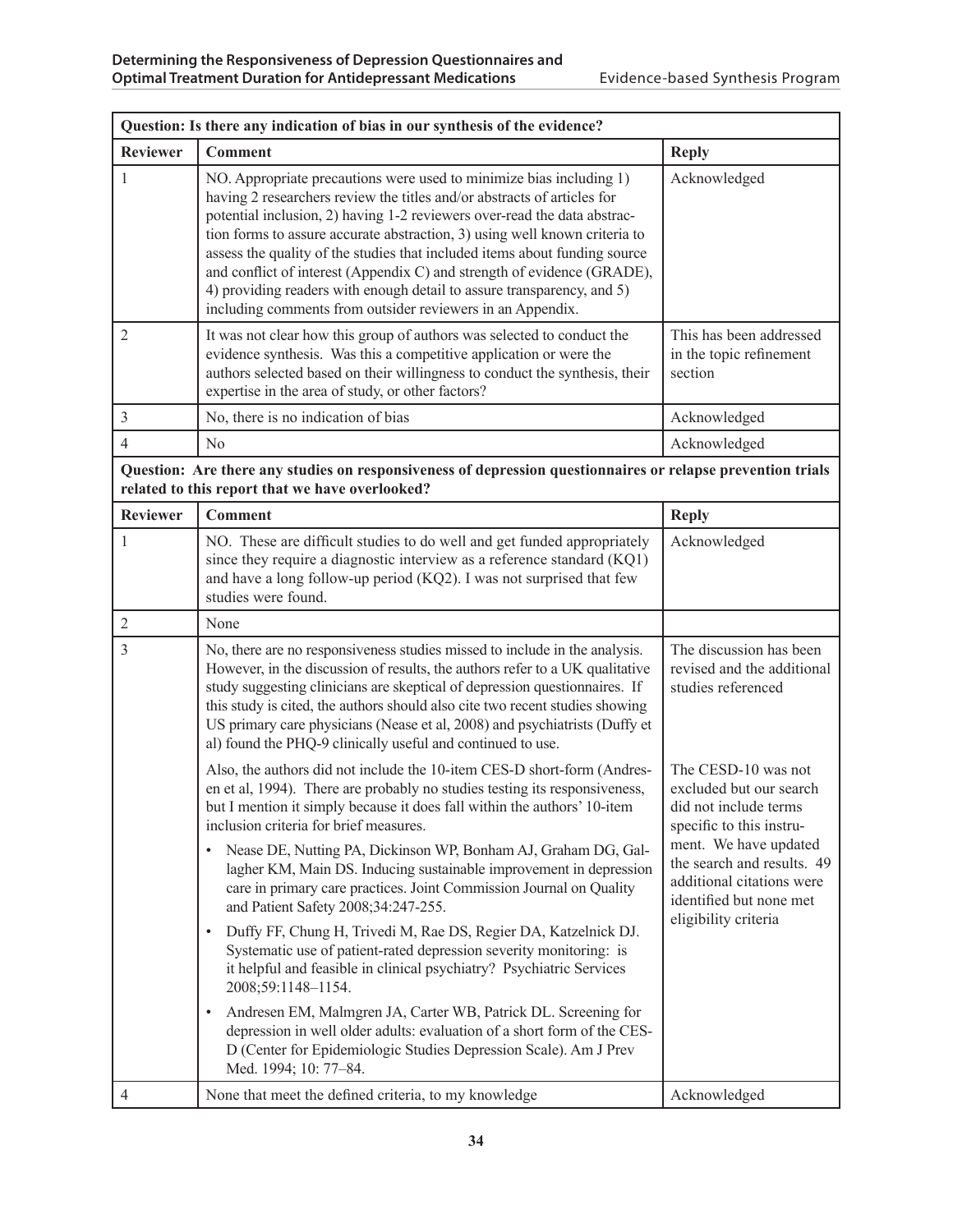| please indicate the page and line numbers from the draft report. |                                                                                                                                                                                                                                                                                                                                                                                                                                                                                                                                                                                                                                                |                                     |  |  |  |  |
|------------------------------------------------------------------|------------------------------------------------------------------------------------------------------------------------------------------------------------------------------------------------------------------------------------------------------------------------------------------------------------------------------------------------------------------------------------------------------------------------------------------------------------------------------------------------------------------------------------------------------------------------------------------------------------------------------------------------|-------------------------------------|--|--|--|--|
| <b>Reviewer</b>                                                  | <b>Comment</b>                                                                                                                                                                                                                                                                                                                                                                                                                                                                                                                                                                                                                                 | <b>Reply</b>                        |  |  |  |  |
| $\mathbf{1}$                                                     | The target audience for this report includes administrators and policy<br>makers. They would benefit from a conclusion section at the end of<br>the Executive Summary that simply stated the conclusions followed<br>by quality of the evidence supporting the conclusion. This could even<br>be 2 bullet points. Administrators and policy makers are likely to start<br>with this bottom line and read backwards if they need more detail. For<br>example, you could use lines 14-16 on page 24, lines 11-15 on page<br>23, and lines 44-46 and 1-4 on pages 24 and 25 after editing them. For<br>KQ2, it helps to have both the RR and NNT. | We have followed this<br>suggestion |  |  |  |  |
|                                                                  | The results section in the Executive Summary was difficult to fol-<br>low for KQ1, lines 31-43, page 7. The methods paragraph describes<br>the standardized response mean (SRM) then the results start with the<br>mean change score. I would list the mean change score and SRM for 3<br>months, then for 6 months. Although you save words in the current ver-<br>sion, it is harder to read. Also in line 41 define the abbreviation MCID<br>since you use it later.                                                                                                                                                                        | We have followed this<br>suggestion |  |  |  |  |
|                                                                  | Figure 1 on page 13 is difficult to read in its current size. It would be<br>good if it could be enlarged.                                                                                                                                                                                                                                                                                                                                                                                                                                                                                                                                     | The figure has been<br>enlarged     |  |  |  |  |
|                                                                  | In Table 7 on page 26, it would be helpful to include some data in the<br>comments section after the summary comment, e.g., mean change score<br>expected of responders. Also, I would include the NNT with the RR.                                                                                                                                                                                                                                                                                                                                                                                                                            | We have followed this<br>suggestion |  |  |  |  |
|                                                                  | Appendix B is important to document why studies were excluded/<br>include. Using "not 1," "not 2," etc is a bit confusing, but I could not<br>think of a better way to concisely describe these criteria for the table<br>headers.                                                                                                                                                                                                                                                                                                                                                                                                             | Modified to improve<br>clarity      |  |  |  |  |
|                                                                  | In Appendix C, page 37, line 30 has a typo. I think it should read "<br>evaluated for quality and appropriateness?"                                                                                                                                                                                                                                                                                                                                                                                                                                                                                                                            | Thank you. Typo cor-<br>rected      |  |  |  |  |
|                                                                  | The evidence tables are dense, but the details are important for trans-<br>parency.                                                                                                                                                                                                                                                                                                                                                                                                                                                                                                                                                            | Acknowledged                        |  |  |  |  |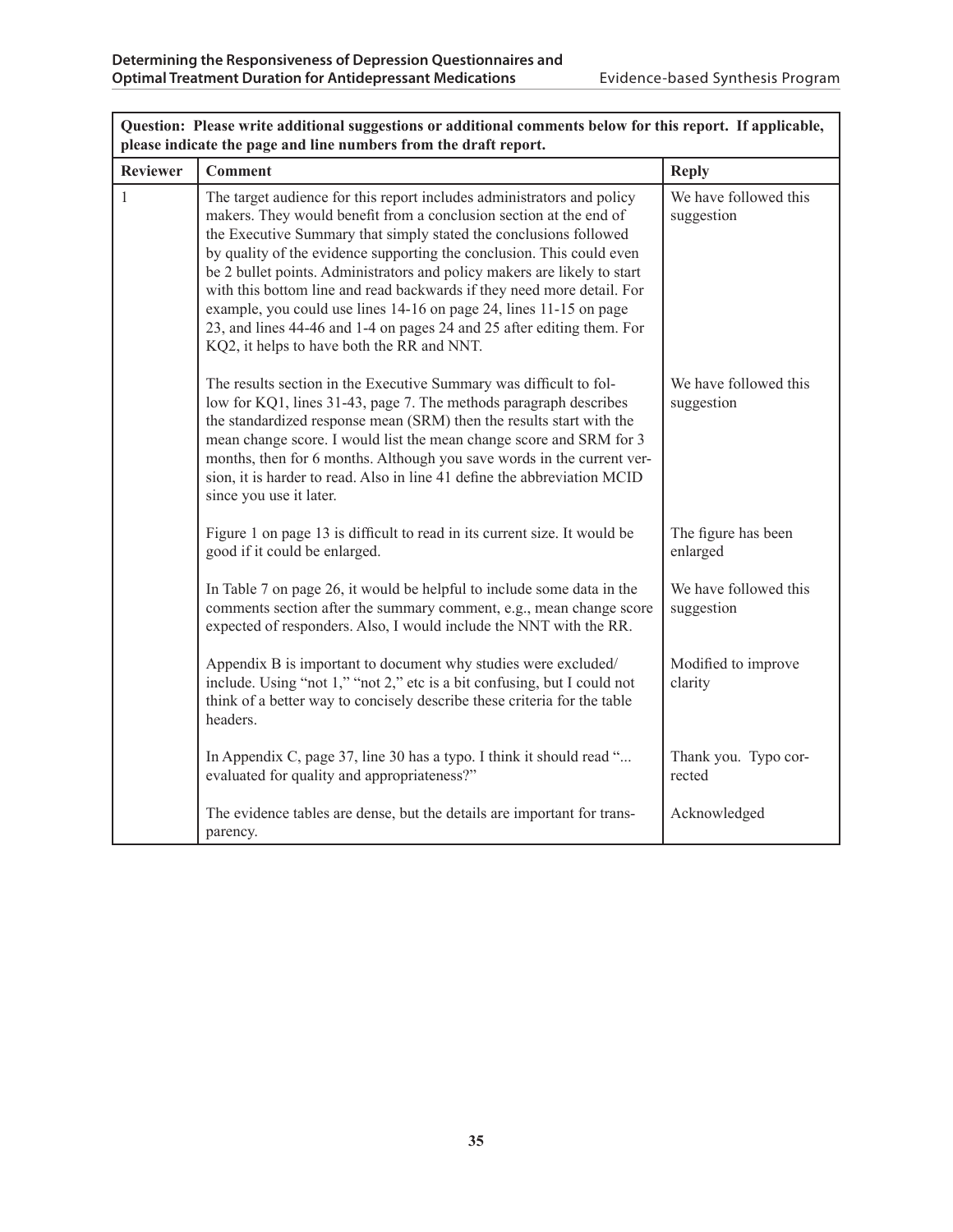| $\overline{2}$ | <b>Key Question 1</b>                                                                                                                                                                                                                                                                                                                                                                                                                                                                                                                                                                                                                                                                                                                                                                                                                                                                                                              | We have attempted to                                                                                                                                                                                            |
|----------------|------------------------------------------------------------------------------------------------------------------------------------------------------------------------------------------------------------------------------------------------------------------------------------------------------------------------------------------------------------------------------------------------------------------------------------------------------------------------------------------------------------------------------------------------------------------------------------------------------------------------------------------------------------------------------------------------------------------------------------------------------------------------------------------------------------------------------------------------------------------------------------------------------------------------------------|-----------------------------------------------------------------------------------------------------------------------------------------------------------------------------------------------------------------|
|                | In general, this reviewer felt that Key Question 1 was not an "assess-<br>ment of tools that were responsive to change", but rather a review of<br>the PHQ-9's (and at times the PHQ-2's) responsiveness to change.<br>This apparent bias first appears in the background section in which the<br>synthesis first author's work (reference 15) concluded that the PHQ-<br>9 had better performance characteristics and gave more information<br>for depression diagnosis than other instruments. Thus, from the very<br>beginning, this reviewer was confused on why Key Question 1 was<br>requested for a synthesis review.                                                                                                                                                                                                                                                                                                       | strengthen the message<br>that we searched for ALL<br>feasible instruments, but<br>only found data for the<br>PHQ. The background<br>has been modified to<br>briefly describe the eli-<br>gible questionnaires. |
|                | Given these issues, the background on Depression Questionnaires either<br>1) needs to be expanded to describe the 7 other questionnaires that have<br>< 10 items, or 2) for the sake of transparency, the background section<br>should clearly state in the text that the work that identified the PHQ-9<br>as the optimal self reported primary care depression measure was con-<br>ducted by the first author of this synthesis.                                                                                                                                                                                                                                                                                                                                                                                                                                                                                                 |                                                                                                                                                                                                                 |
|                | The fact that the primary manuscripts reviewed for Key Question 1<br>(references 29-32) were all conducted by the same first author (Lowe)<br>should be noted in the limitations.                                                                                                                                                                                                                                                                                                                                                                                                                                                                                                                                                                                                                                                                                                                                                  | Discussion has been<br>updated to note this issue.                                                                                                                                                              |
|                | Since the authors note that there has been no work to date measuring<br>responsiveness to change in instruments was for the PHQ-9 and was<br>applied in a population greater than age 60, the Future Research section<br>should also call for additional studies to identify whether or not the<br>PHQ-9 (and other measures) respond to change in younger populations.                                                                                                                                                                                                                                                                                                                                                                                                                                                                                                                                                            | No change; the PHQ9<br>has been evaluated in<br>mid-life and older adults                                                                                                                                       |
|                | <b>Key Question 2</b><br>Given that the number of prior episodes is a major risk for relapse,<br>did any of the RCT's reviewed for Key Question 2 address this issue?<br>Though this is alluded to on page 22, lines 17-20, it should be more<br>clearly stated.                                                                                                                                                                                                                                                                                                                                                                                                                                                                                                                                                                                                                                                                   | The number of prior de-<br>pressive episodes was not<br>systematically reported in<br>the trials                                                                                                                |
| 3              | Page 6, lines 17-36: In paragraph, authors state "Clinical guidelines<br>recommend continuation treatment for 4-6 months  However, clini-<br>cal guidelines for longer-term maintenance phase treatment are more<br>variable and performance indicators (e.g., HEDIS) do not address<br>maintenance phase treatment." But Key Question #2 is: "What is the<br>minimum duration of continuation phase treatment to decrease risk of<br>relapse?" Continuation (1st 4-9 months after remission) and main-<br>tenance (long-term treatment after continuation) phases of treatment<br>have distinct meanings in some guidelines, and the authors' going back<br>and forth between these 2 terms (and in other places the vaguer phrase<br>"long-term treatment" leaves the reader confused whether their review<br>is focused on evidence for continuation phase treatment, maintenance<br>phase, or both. Please clarify for reader. | This comment and the<br>following comment have<br>been addressed in the re-<br>vision. The background<br>on page 6 clarifies that<br>the review addressed<br>continuation and mainte-<br>nance phase treatment  |
|                | Page 8, Lines 31-46: This section clarifies the answer to the question<br>above (i.e., this review looks at both continuation and maintenance<br>treatment) – this should be clarified on $p. 6$                                                                                                                                                                                                                                                                                                                                                                                                                                                                                                                                                                                                                                                                                                                                   | As above                                                                                                                                                                                                        |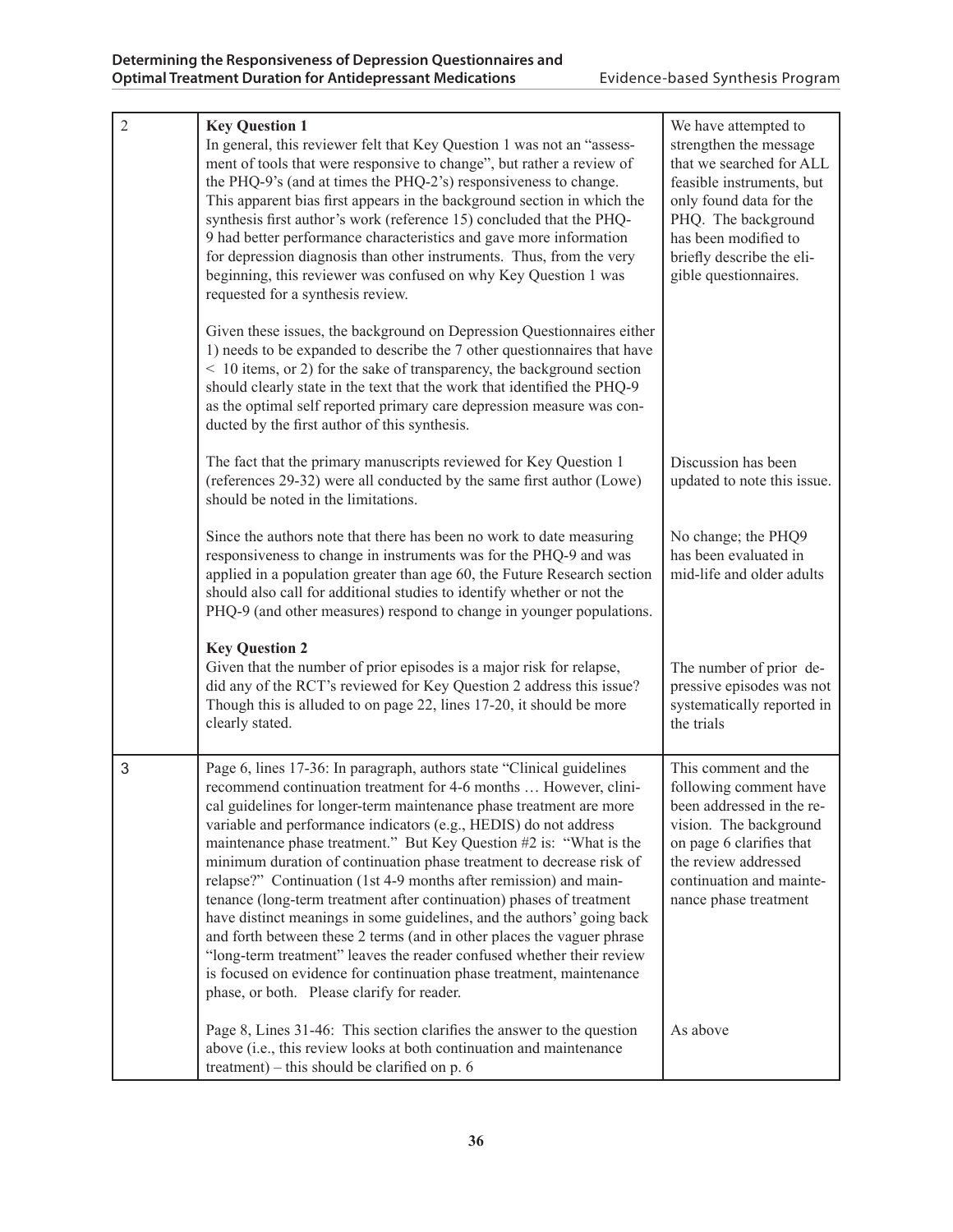|                | Page 14, Lines 36-37: There is a short-form of the CES-D (10 items).<br>The reference is provided under $#3$ above. The authors might note why<br>this was not included in their search.                                                                                                                                                                                                                                                                                                                                                                                                                                                                                                                                                                                           | Previously addressed                                                                                                                                                                                                              |
|----------------|------------------------------------------------------------------------------------------------------------------------------------------------------------------------------------------------------------------------------------------------------------------------------------------------------------------------------------------------------------------------------------------------------------------------------------------------------------------------------------------------------------------------------------------------------------------------------------------------------------------------------------------------------------------------------------------------------------------------------------------------------------------------------------|-----------------------------------------------------------------------------------------------------------------------------------------------------------------------------------------------------------------------------------|
|                | Page 15, Lines 7-8: The authors might add to their parenthetical ex-<br>amples of measures longer than 10 items the Inventory for Depressive<br>Symptoms (since it was used in the landmark STAR*D trial where 40%<br>of patients were from primary care) and the CES-D.                                                                                                                                                                                                                                                                                                                                                                                                                                                                                                           | This recommendation<br>was followed                                                                                                                                                                                               |
|                | Page 18, Lines 7-9: The authors state: "In addition the study team in-<br>cluded a biostatistician from Pfizer, and Pfizer funded the current study<br>and the PHQ-9 development, suggesting a potential conflict of interest."<br>However, unlike drugs sold for profit, the PHQ-9 always has been made<br>available free of charge. Thus, the potential conflict of interest is much<br>weaker than if drug trials were being analyzed.                                                                                                                                                                                                                                                                                                                                          | This is a valid point<br>about the availability<br>free of charge. However,<br>potential COI still exists<br>as increased identifica-<br>tion of depression may<br>increase sales or related<br>for-profit products. No<br>change |
|                | Page 24, Lines 35-42: The authors state: "Qualitative studies show that<br>patients favor questionnaires to measure depression severity but general<br>practitioners in the UK were cautious about the validity and utility of these<br>measures and skeptical about the motives behind their introduction. Gen-<br>eral practitioners specifically valued clinical judgment more than objective<br>assessment. Practitioners were aware of the potential for manipulation of<br>indicators for economic reasons. If these findings hold true for VA clini-<br>cians, these barriers would need to be addressed for successful implemen-<br>tation of the PHQ-9 (or any other measure) for routine monitoring."<br>However, two recent studies in the US showed good uptake of the | Previously addressed                                                                                                                                                                                                              |
|                | PHQ-9 by primary care physicians (Nease et al 2008) and psychiatry<br>(Duffy et al 2008).                                                                                                                                                                                                                                                                                                                                                                                                                                                                                                                                                                                                                                                                                          |                                                                                                                                                                                                                                   |
|                | Question: Recommendations for future ESP topical areas of interest or programmatic comments may also<br>be included at the end of this section.                                                                                                                                                                                                                                                                                                                                                                                                                                                                                                                                                                                                                                    |                                                                                                                                                                                                                                   |
| Reviewer       | <b>Comment</b>                                                                                                                                                                                                                                                                                                                                                                                                                                                                                                                                                                                                                                                                                                                                                                     | <b>Reply</b>                                                                                                                                                                                                                      |
| $\mathbf{1}$   | Topics:<br>Treatment of chronic obstructive pulmonary disease<br>1.<br>Palliative chemotherapy for lung, colon, and possibly other cancers<br>2.                                                                                                                                                                                                                                                                                                                                                                                                                                                                                                                                                                                                                                   | Acknowledged                                                                                                                                                                                                                      |
|                | Programmatic Comments:<br>Translating evidence syntheses into policy and organizational deci-<br>1.<br>sions will be a difficult step. I assume the ESPs are linked to OQP,<br>but there should be outreach to VISNs and medical centers.                                                                                                                                                                                                                                                                                                                                                                                                                                                                                                                                          | Acknowledged                                                                                                                                                                                                                      |
| $\overline{2}$ | None                                                                                                                                                                                                                                                                                                                                                                                                                                                                                                                                                                                                                                                                                                                                                                               |                                                                                                                                                                                                                                   |
| 3              | None at this time                                                                                                                                                                                                                                                                                                                                                                                                                                                                                                                                                                                                                                                                                                                                                                  |                                                                                                                                                                                                                                   |
| 4              | If feasible, a review of evidence-based methods and data on suicide risk<br>evaluation in primary care settings would be helpful                                                                                                                                                                                                                                                                                                                                                                                                                                                                                                                                                                                                                                                   | Acknowledged                                                                                                                                                                                                                      |

I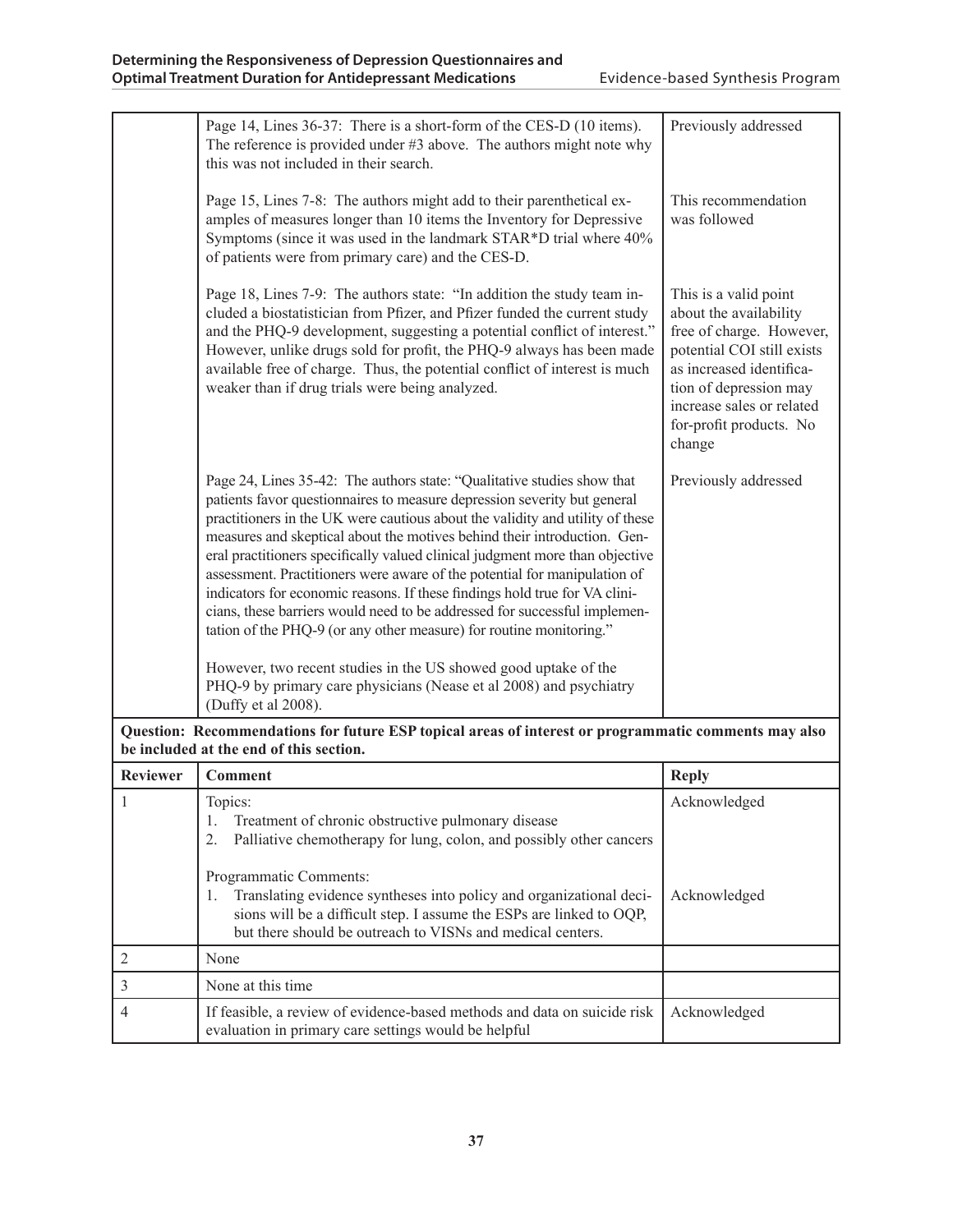## **Appendix E: Evidence Tables**

| <b>Studies</b>                                                               | istics<br><b>Study Designs</b>                         | <b>Study Character-Patient Character-</b><br>istics                 | <b>Outcomes Assessed</b>                                                     | Relative risks/other sum-<br>mary effect measures                                                                                                         | <b>Comments</b><br><b>Quality Rating</b>                                                                                       |
|------------------------------------------------------------------------------|--------------------------------------------------------|---------------------------------------------------------------------|------------------------------------------------------------------------------|-----------------------------------------------------------------------------------------------------------------------------------------------------------|--------------------------------------------------------------------------------------------------------------------------------|
| Doogan & Caillard,<br>1992[141]<br>Feiger, 1999[142]<br>Gelenberg, 2003[143] | No. of studies: 23<br>placebo controlled<br><b>RCT</b> | Total no. of patients:<br>8241                                      | <b>Relapse definition:</b> most<br>used increase in HAM-<br>D or MADRS above | Relapse re-defined as relapse w/in Comments:<br>1 yr continuation<br>Age: Mean age range gen- predefined cutoff pt. Some Recurrence re-defined as relapse | -In meta-regression, duration of follow-up did not<br>impact effect size<br>-Authors reported fair quality of studies included |
| Gilaberte, 2001[144]<br>Hochstrasser, 2001[145]                              | <b>Study countries:</b><br>Most included US            | erally 40-50. Two trials w/ added clinical criteria.<br>range 65-87 |                                                                              | w/in 1 yr maintenance                                                                                                                                     | -Moderate grade evidence                                                                                                       |
| Keller, 1998[146]                                                            | Many in UK, France,                                    |                                                                     | <b>Treatment duration</b>                                                    | <b>Outcomes:</b>                                                                                                                                          |                                                                                                                                |
| Klysner, 2002[147]                                                           | & Europe                                               | Gender:                                                             | (after acute phase):                                                         | 1) Unadjusted frequency of                                                                                                                                | <b>Quality Rating: high</b>                                                                                                    |
| Kornstein, 2006[42]<br>Lepine, 2004[43]                                      | Several multinational                                  | Most $>60\%$ female<br>Many >65% female                             | Continuation: 14-72<br>weeks                                                 | relapse was 22% active treatment,<br>42% placebo                                                                                                          | Focused clinical question? Yes<br>Detailed & exhaustive search? Yes                                                            |
| Lustman, 2006[148]                                                           | <b>Study intervention:</b>                             |                                                                     | Maintenance: 36-100                                                          |                                                                                                                                                           | Inclusion/exclusion criteria clearly defined &                                                                                 |
| Montgomery, 1993[149]                                                        | Second-generation                                      | <b>Depressive Disorder:</b>                                         | weeks.                                                                       | 2) Unadjusted frequency of                                                                                                                                | appropriate? Yes                                                                                                               |
| Montgomery, 2004[150]                                                        | antidepressant: bu-                                    | 26 required MDD diag-                                               |                                                                              | recurrence was 26% for active                                                                                                                             | Studies evaluated for quality & appropriately?                                                                                 |
| Montgomery & Dunbar,                                                         | propion, citalopram,                                   | nosis, 1 required only                                              | 12 trials: $f/\psi$ <1yr (re-                                                | treatment, 48% placebo                                                                                                                                    | <b>Yes</b>                                                                                                                     |
| 1993[151]                                                                    | duloxetine, escit-                                     | QIDS-C-16 $>$ 5.                                                    | defined as continuation)                                                     |                                                                                                                                                           | Assessments of studies reproducible? Yes                                                                                       |
| Rapaport, 2004 [not found]                                                   | alopram, fluoxetine,                                   |                                                                     |                                                                              | <b>Other Outcomes:</b>                                                                                                                                    | Measured variability in effect? Yes                                                                                            |
| Reimherr, 1998[44]                                                           | fluvoxamine, mir-                                      | Severity of initial symp-                                           | 11 trials: $f/\psi$ 1+ yr (re-                                               |                                                                                                                                                           | Differences in how outcomes were reported and                                                                                  |
| Reynolds, 2006[152]                                                          | tazapine, nefazadone,                                  | toms:                                                               | defined as maintenance)                                                      | 3) Adverse events rates given for                                                                                                                         | analyzed across studies considered? Yes                                                                                        |
| Robert & Montgomery,                                                         | paroxetine, sertraline,                                | Many used HDRS. Some                                                |                                                                              | individual studies when reported                                                                                                                          | Publication bias assessed? Yes,                                                                                                |
| 1995[153]                                                                    | trazodone, venla-                                      | had requirement for #                                               | <b>Outcomes:</b>                                                             | (compared w/ acute-phase                                                                                                                                  | Clinically important outcomes (harms & benefits)                                                                               |
| Schmidt, 2000[154]                                                           | faxine                                                 | episodes.                                                           | 1) Continuation phase                                                        | studies, relative incidence of most reported? Yes                                                                                                         |                                                                                                                                |
| Simon, 2004[155]                                                             |                                                        |                                                                     | relapse rate compared to                                                     | common adverse events was                                                                                                                                 | Conclusions supported by data presented? Yes                                                                                   |
| Terra & Montgomery,                                                          | <b>Clinical settings</b>                               | Race/ethnicity:<br>NG                                               | placebo                                                                      | lower)                                                                                                                                                    |                                                                                                                                |
| 1998[156]                                                                    | $(22/23$ articles):                                    |                                                                     |                                                                              |                                                                                                                                                           |                                                                                                                                |
| Thase, 2001[157]                                                             | Mixed settings: 4<br>"Outpatient": 12                  | <b>Exclusion:</b>                                                   | 2) Maintenance phase                                                         | 5) Loss to f/up attributed to<br>adverse events was 7% for active                                                                                         |                                                                                                                                |
| Weihs, 2002[158]<br>Wilson, 2003[159]                                        | Not Given: 6                                           | Use of other psychotrop-                                            | recurrence rate compared<br>to placebo                                       | treatment and 4% for placebo (did                                                                                                                         |                                                                                                                                |
|                                                                              | VA: 0                                                  | ics, presence of comorbid                                           |                                                                              | not report significance)                                                                                                                                  |                                                                                                                                |
|                                                                              | Civilian: 22                                           | psychiatric or medical                                              | <b>Other Outcomes:</b>                                                       |                                                                                                                                                           |                                                                                                                                |
|                                                                              |                                                        | disease most common                                                 | 4) Rates of adverse events                                                   |                                                                                                                                                           |                                                                                                                                |
|                                                                              |                                                        |                                                                     | 5) Rates of loss to f<br>up attributed to adverse                            |                                                                                                                                                           |                                                                                                                                |

#### **Evidence Table 1. Key Question #2 Systematic Review, Hansen, 2008[35]**

events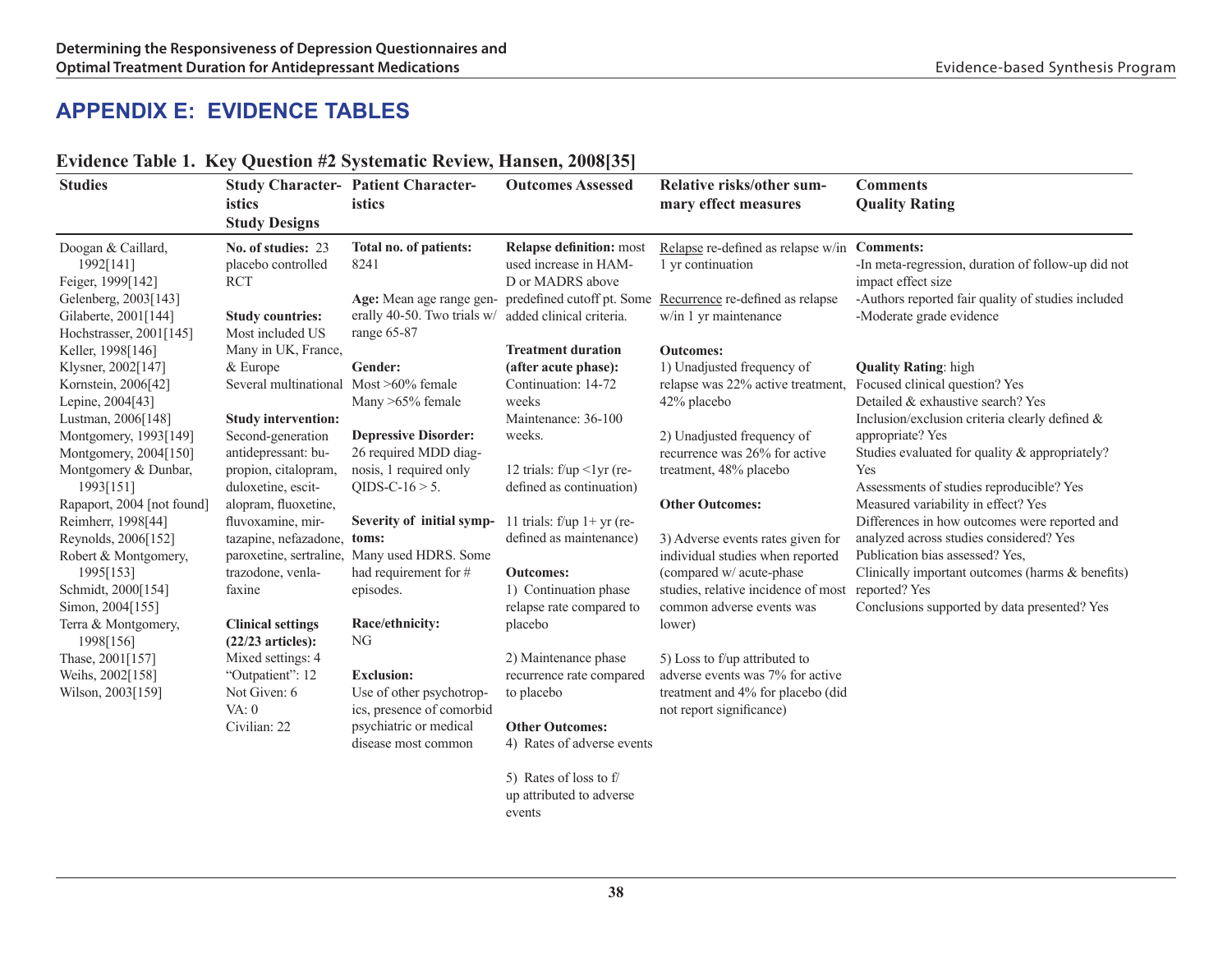| <b>Study</b><br><b>Characteristics</b> | <b>Research Objective</b><br><b>Duration</b><br><b>Study Design</b> | <b>Patient Baseline</b><br><b>Characteristics</b> | <b>Inclusion/Exclusion Criteria</b>                         | Outcome<br><b>Results</b> | Adverse Events (%)       | <b>Analysis</b><br><b>Quality Rating</b> |
|----------------------------------------|---------------------------------------------------------------------|---------------------------------------------------|-------------------------------------------------------------|---------------------------|--------------------------|------------------------------------------|
| <b>Author:</b>                         | <b>Research Objective: Mean Age:</b>                                |                                                   | <b>Inclusion Criteria:</b>                                  | <b>Venlafaxine ER</b>     | Headache:                | <b>Overall Attrition Rate:</b>           |
| Kocsis et al.,                         | To compare time to                                                  | Venlafaxine ER                                    | $\bullet \geq 18$ years old                                 | was associated with       | Venlafaxine ER 25        | Venlafaxine = $50\%$                     |
| 2007[37]                               | recurrence of depres-                                               | 42.0                                              | • MDD by DSM-IV                                             | significantly lower       | Placebo 24               | Placebo = $73%$                          |
|                                        | sion with venlafaxine Placebo 42.6                                  |                                                   | • Depression symptoms for $\geq 1$ month                    | risk of recurrence in     |                          | (p<.001)                                 |
| <b>Country and</b>                     | ER versus placebo                                                   |                                                   | $\cdot$ $\geq$ 3 prior depressive episodes, 2 in the past 5 | comparison to placebo.    | <b>Upper Respiratory</b> |                                          |
| Setting:                               |                                                                     | Sex $(\%$ female):                                | years                                                       |                           | <b>Infection:</b>        | <b>ITT Analysis:</b>                     |
| <b>United States</b>                   | <b>Duration of Study:</b>                                           | Venlafaxine ER                                    | • Two months between episodes                               | Probability of            | Venlafaxine ER 17        | Yes                                      |
| Outpatient                             | 12-month main-                                                      | 69%                                               | • HDRS-17 score $\geq$ 20 at screening and $\geq$ 18 at     | recurrence:               | Placebo 12               |                                          |
|                                        | tenance phase for                                                   | Placebo 67%                                       | randomization                                               | Month 6:                  |                          | <b>Quality Rating: fair?</b>             |
| <b>Funding:</b>                        | venlafaxine ER                                                      |                                                   | • Response or remission of intake episode at                | Venlafaxine ER: 18.8%     | Dry Mouth:               | Grps similar at baseline? Yes            |
| Wyeth                                  | responders                                                          | Race $(\%$ white):                                | end of continuation phase                                   | Placebo: 28.4%            | Venlafaxine ER 15        | Outcomes used valid method-              |
| (manufacturer of                       |                                                                     | Venlafaxine ER                                    |                                                             |                           | Placebo 11               | ology & criteria?                        |
| venlafaxine)                           | <b>Study Design:</b>                                                | 81%                                               | <b>Exclusion Criteria:</b>                                  | Month 12:                 |                          | Yes, HDRS-17                             |
|                                        | Randomized                                                          | Placebo 88%                                       | • Failed trial of study medications                         | Venlafaxine ER: 23.1%     | Insomnia:                | Subjects & providers blind to            |
|                                        | Placebo controlled                                                  |                                                   | • Treatment resistant, defined as failure of                | Placebo: 42%              | Venlafaxine ER 14        | intervention status of partici-          |
|                                        |                                                                     |                                                   | three med trials, ECT, or psychotherapy                     |                           | Placebo 13               | pants? Yes                               |
|                                        | <b>Overall Total N:</b>                                             | <b>Baseline (HDRS)</b>                            | • Hypersensitivity to study medications                     |                           |                          | Outcome assessors blind? Yes             |
|                                        | 258 (randomized)                                                    | Venlafaxine ER 4.3                                | • Alcohol or illicit drug use within 6 months               |                           | Sweating:                | Incomplete outcome data ad-              |
|                                        |                                                                     | Placebo 4.9                                       | · Seizure disorder                                          |                           | Venlafaxine ER 14        | equately addressed? Yes, ITT             |
|                                        | Intervention:                                                       |                                                   | • Other serious medical diseases                            |                           | Placebo 12               | $>10\%$ differential loss to f/up        |
|                                        | Group 1: Venlafaxine                                                |                                                   | • Other mental illnesses                                    |                           |                          | between grps? Yes                        |
|                                        | ER 75-300 mg daily                                                  |                                                   | • Pregnant or lactating                                     |                           | <b>Weight Gain:</b>      | Overall $>30\%$ loss to f/up?            |
|                                        | Group 2: Placebo                                                    |                                                   | • ECT within 3 months                                       |                           | Venlafaxine ER 12        | Yes, 40%                                 |
|                                        |                                                                     |                                                   | · Fluoxetine or MAO-I within 30 days                        |                           | Placebo <sub>7</sub>     | Conflict of interest? Funded by          |
|                                        |                                                                     |                                                   | • Other antidepressant within 14 days                       |                           |                          | venlafaxine manufacturer                 |
|                                        |                                                                     |                                                   | • Any other psychotropic drug 7 days                        |                           | Dizziness:               | Adequate randomization meth-             |
|                                        |                                                                     |                                                   |                                                             |                           | Venlafaxine ER 11        | ods? NG                                  |
|                                        |                                                                     |                                                   |                                                             |                           | Placebo 21               | Allocation concealment ad-<br>equate? NG |
|                                        |                                                                     |                                                   |                                                             |                           | Nausea:                  |                                          |
|                                        |                                                                     |                                                   |                                                             |                           | Venlafaxine ER 11        |                                          |
|                                        |                                                                     |                                                   |                                                             |                           | Placebo 10               |                                          |
|                                        |                                                                     |                                                   |                                                             |                           | <b>Sexual Problems:</b>  |                                          |
|                                        |                                                                     |                                                   |                                                             |                           | Venlafaxine ER 11        |                                          |

#### **Evidence Table 2. Key Question #2 Randomized Controlled Trials**

**39**

Placebo 7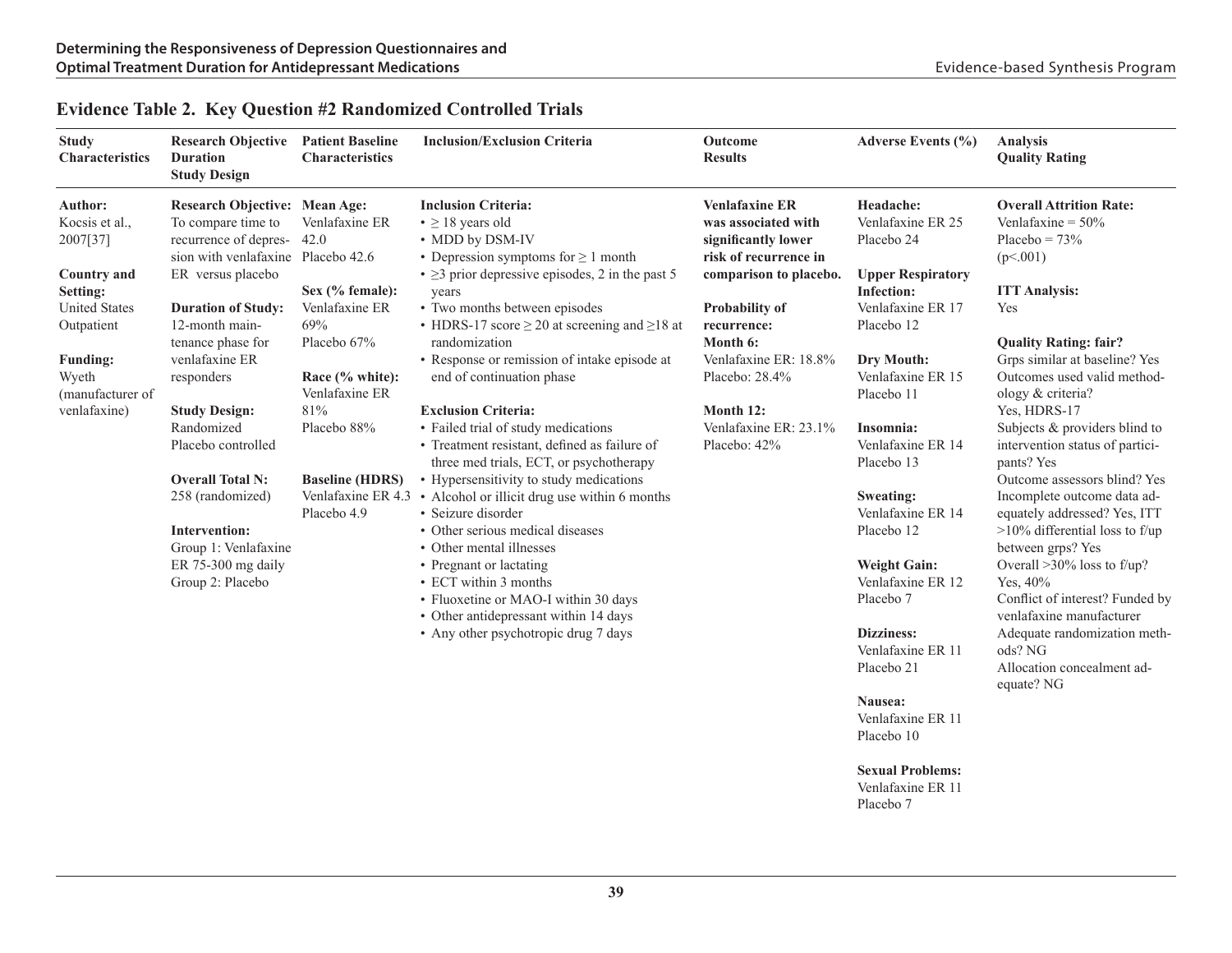| <b>Study</b><br><b>Characteristics</b> | <b>Research Objective</b><br><b>Duration</b><br><b>Study Design</b> | <b>Patient Baseline</b><br><b>Characteristics</b> | <b>Inclusion/Exclusion Criteria</b>                                                     | Outcome<br><b>Results</b>               | <b>Adverse Effects</b> | <b>Analysis</b><br><b>Quality Rating</b>                           |
|----------------------------------------|---------------------------------------------------------------------|---------------------------------------------------|-----------------------------------------------------------------------------------------|-----------------------------------------|------------------------|--------------------------------------------------------------------|
| Author:                                | <b>Research Objective:</b>                                          | Mean Age:                                         | <b>Inclusion Criteria:</b>                                                              | <b>Kaplan-Meier</b>                     | Not reported           | <b>Overall Attrition Rate:</b>                                     |
| Kornstein et al.,                      | Evaluate the long-term                                              | Venlafaxine ER 41                                 | $\cdot$ $\geq$ 18 years old                                                             | probability estimate                    |                        | NG                                                                 |
| 2008[39]                               | efficacy of venlafaxine                                             | Placebo 43.1                                      | • MDD by DSM-IV                                                                         | for not experiencing                    |                        |                                                                    |
|                                        | $ER = < 225mg/day$ in                                               |                                                   | • Depression symptoms for $\geq 1$ month                                                | recurrence OR                           |                        | <b>ITT Analysis:</b>                                               |
| <b>Country and</b>                     | patients with recurrent                                             | Sex $(\%$ female):                                | $\bullet \geq 3$ prior depressive episodes, 2 in the                                    | increasing dose to                      |                        | Not done                                                           |
| Setting:                               | <b>MDD</b>                                                          | Venlafaxine ER 73                                 | past 5 years                                                                            | $300$ mg/day:                           |                        |                                                                    |
| <b>United States</b>                   |                                                                     | Placebo 63                                        | • Two months between episodes                                                           | 67% for venlafaxine                     |                        | <b>Quality Rating: fair or poor?</b>                               |
| Outpatient                             | <b>Duration of Study:</b>                                           |                                                   | • HDRS-17 score $\geq$ 20 at screening and                                              | $ER = 225 mg$                           |                        | Grps similar at baseline? Yes                                      |
|                                        | Two years for                                                       | Race (% white):                                   | $>18$ at randomization                                                                  | 41% for placebo                         |                        | Outcomes used valid methodology $\&$                               |
| <b>Funding:</b>                        | venlafaxine ER                                                      | NG                                                | • Response or remission of intake episode                                               |                                         |                        | criteria?                                                          |
| Wyeth                                  | responders                                                          |                                                   | at end of continuation phase                                                            | NNT of 4.5                              |                        | Partial, HDRS-17 & dose increase of                                |
| (manufacturer of                       |                                                                     | <b>Baseline (HDRS)</b>                            |                                                                                         |                                         |                        | antidepressant                                                     |
| venlafaxine)                           | <b>Study Design:</b>                                                | Venlafaxine 3.2                                   | <b>Exclusion Criteria:</b>                                                              | Estimated prob-                         |                        | Subjects & providers blind to inter-                               |
|                                        | Randomized                                                          | Placebo 4.5                                       | • Failed trial of study medications                                                     | ability of not having                   |                        | vention status of participants? Yes                                |
|                                        | Placebo controlled                                                  |                                                   | • Treatment resistant, defined as failure of<br>three med trials, ECT, or psychotherapy | recurrence greater<br>in venlafaxine ER |                        | Outcome assessors blind? Yes<br>Incomplete outcome data adequately |
|                                        | <b>Overall Total N:</b>                                             |                                                   | • Hypersensitivity to study medications                                                 | group vs. placebo                       |                        | addressed? No, reasons not reported                                |
|                                        | 114                                                                 |                                                   | • Alcohol or illicit drug use within 6                                                  | $(76\% \text{ versus } 58\%)$           |                        | $>10\%$ differential loss to f/up between                          |
|                                        |                                                                     |                                                   | months                                                                                  | but did not reach                       |                        | grps? No                                                           |
|                                        | <b>Intervention:</b>                                                |                                                   | • Seizure Disorder                                                                      | level of statistical                    |                        | Overall $>30\%$ loss to f/up? No                                   |
|                                        | Group 1: Continue                                                   |                                                   | • Others serious medical diseases                                                       | significance                            |                        | Conflict of interest? Funded by venla-                             |
|                                        | venlafaxine ER 75-                                                  |                                                   | • Other mental illnesses                                                                |                                         |                        | faxine manufacturer                                                |
|                                        | 225mg/day                                                           |                                                   | • Pregnant or Lactating                                                                 |                                         |                        | Adequate randomization methods?                                    |
|                                        | Group 2: Placebo                                                    |                                                   | • ECT within 3 months                                                                   |                                         |                        | NG                                                                 |
|                                        |                                                                     |                                                   | • Fluoxetine or MAO-I within 30 days                                                    |                                         |                        | Allocation concealment adequate? NG                                |
|                                        |                                                                     |                                                   | • Other antidepressant within 14 days                                                   |                                         |                        |                                                                    |
|                                        |                                                                     |                                                   | • Any other psychotropic drug 7 days                                                    |                                         |                        |                                                                    |

#### **Evidence Table 3. Key Question #2 Randomized Controlled Trials**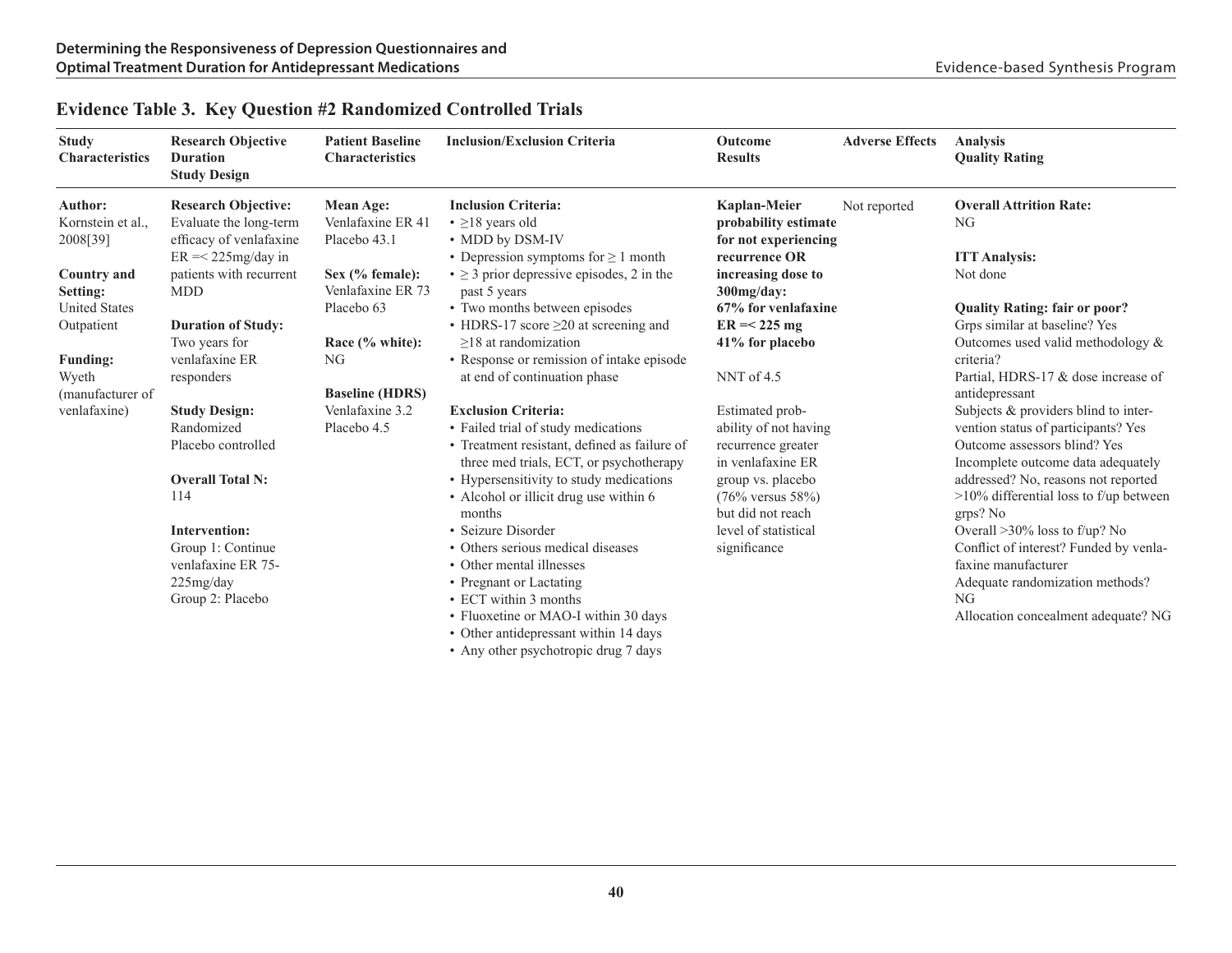| <b>Study</b><br><b>Characteristics</b>                                                                                                                                                       | <b>Research Objective</b><br><b>Duration</b><br><b>Study Design</b>                                                                                                                                                                                                                                                                                                                                                                                                                  | <b>Patient Baseline</b><br><b>Characteristics</b>                                                                                                                                                                                             | <b>Inclusion/Exclusion Criteria</b>                                                                                                                                                                                                                                                                                                                                                                                                                                                                                                                                                                                                                                                                                                                                                                                                                                                                                                                                                                                                                                                                                                                                                                                                                   | Outcome<br><b>Results</b>                                                                                                                                                                                                                                        | Adverse Events (%)                                                                                                                                                                                                                                                    | <b>Analysis</b><br><b>Quality Rating</b>                                                                                                                                                                                                                                                                                                                                                                                                                                                                                                                                                                                                                                           |
|----------------------------------------------------------------------------------------------------------------------------------------------------------------------------------------------|--------------------------------------------------------------------------------------------------------------------------------------------------------------------------------------------------------------------------------------------------------------------------------------------------------------------------------------------------------------------------------------------------------------------------------------------------------------------------------------|-----------------------------------------------------------------------------------------------------------------------------------------------------------------------------------------------------------------------------------------------|-------------------------------------------------------------------------------------------------------------------------------------------------------------------------------------------------------------------------------------------------------------------------------------------------------------------------------------------------------------------------------------------------------------------------------------------------------------------------------------------------------------------------------------------------------------------------------------------------------------------------------------------------------------------------------------------------------------------------------------------------------------------------------------------------------------------------------------------------------------------------------------------------------------------------------------------------------------------------------------------------------------------------------------------------------------------------------------------------------------------------------------------------------------------------------------------------------------------------------------------------------|------------------------------------------------------------------------------------------------------------------------------------------------------------------------------------------------------------------------------------------------------------------|-----------------------------------------------------------------------------------------------------------------------------------------------------------------------------------------------------------------------------------------------------------------------|------------------------------------------------------------------------------------------------------------------------------------------------------------------------------------------------------------------------------------------------------------------------------------------------------------------------------------------------------------------------------------------------------------------------------------------------------------------------------------------------------------------------------------------------------------------------------------------------------------------------------------------------------------------------------------|
| Author:<br>Gorwood et al.,<br>2007[38]<br><b>Country and</b><br>Setting:<br>7 European<br>countries<br>Outpatient<br><b>Funding:</b><br>H. Lundbeck A/S<br>(manufacturer of<br>escitalopram) | <b>Research Objective:</b><br>To test the hypothesis that<br>fewer older patients will<br>relapse on escitalopram<br>compared<br>with placebo<br><b>Duration of Study:</b><br>24 week maintenance<br>phase for escitalopram<br>responders after 12 weeks<br>of open label treatment<br><b>Study Design:</b><br>Randomized<br>Placebo controlled<br><b>Overall Total N:</b><br>305 (randomized)<br><b>Intervention:</b><br>Group 1: escitalopram 10-<br>20 mg/day<br>Group 2: placebo | <b>Mean Age:</b><br>Escitalopram 73<br>Placebo <sub>72</sub><br>Sex (% female):<br>Escitalopram 78%<br>Placebo 79%<br>Race (% white):<br>Escitalopram 99.7%<br>Placebo 100%<br><b>Baseline</b><br>(MADRS):<br>Escitalopram 5.1<br>Placebo 5.1 | <b>Inclusion Criteria:</b><br>$\bullet \ge 65$ years old<br>• MDD by MINI<br>• Response to a 12 week trial of escitalo-<br>pram<br>• MADRS score $\geq$ 22<br>• Duration of t index episode of at least 4<br>weeks<br>• MMSE score $\geq 24$<br><b>Exclusion Criteria:</b><br>• Current or past history of manic or hy-<br>pomanic episode, psychotic disorder (in-relapsed:<br>cluding MDD with psychotic features),<br>MR, or mental disorders resulting from a<br>general medical condition<br>• Any substance abuse disorder, pres-<br>ence or history of a clinically significant<br>neurologic disorder, neurodegenerative<br>disorder, and any personality disorder.<br>· Significant suicide risk<br>• Recent receipt prior to screening of the<br>following treatments:<br>□ antipsychotic drugs, ECT, lithium, car-<br>bamazepine, valproate, or valpromide<br>□ antidepressants, benzodiazepines, non-<br>benzodiazepine anxiolytics or hypnotics<br>(other than zolpidem, zopiclone, or zale-<br>plon); serotonin agonists (for example,<br>triptans), psychotherapy<br>$\Box$ hypersensitivity to citalopram and/or<br>escitalopram<br>□ resistance to two trials of antidepressants<br>or resistance to citalopram or escitalo-<br>pram | four times as ef-<br>fective as placebo Placebo 34.9<br>in preventing<br>relapse over 24<br>weeks in older<br>patients with<br>MDD who had<br>achieved full<br>remission<br>Percentage who<br>Escitalopram: 9%<br>(13 patients)<br>Placebo: 33% (50<br>patients) | Escitalopram was Any adverse event:<br>Escitalopram 35.3<br>Diarrhea:<br>Escitalopram 3.3<br>Placebo 2.6<br><b>Dizziness:</b><br>Escitalopram 4.6<br>Placebo 3.3<br>Nausea:<br>Escitalopram 0<br>Placebo <sub>0</sub><br>Headache:<br>Escitalopram 2.6<br>Placebo 3.3 | <b>Overall Attrition Rate:</b><br>Escitalopram = $15%$<br>Placebo = $8.5\%$<br>(excluding relapsers)<br><b>ITT Analysis:</b><br>Yes<br><b>Quality Rating:</b><br>Grps similar at baseline? Yes<br>Outcomes used valid methodology &<br>criteria?<br>Yes, MADRS<br>Subjects & providers blind to interven-<br>tion status of participants? Yes<br>Outcome assessors blind? Yes<br>Incomplete outcome data adequately<br>addressed? Yes, ITT<br>>10% differential loss to f/up between<br>grps? No<br>Overall >30% loss to f/up? No<br>Conflict of interest? Funded by escit-<br>alopram manufacturer<br>Adequate randomization methods? Yes<br>Allocation concealment adequate? Yes |

#### **Evidence Table 4. Key Question #2 Randomized Controlled Trials**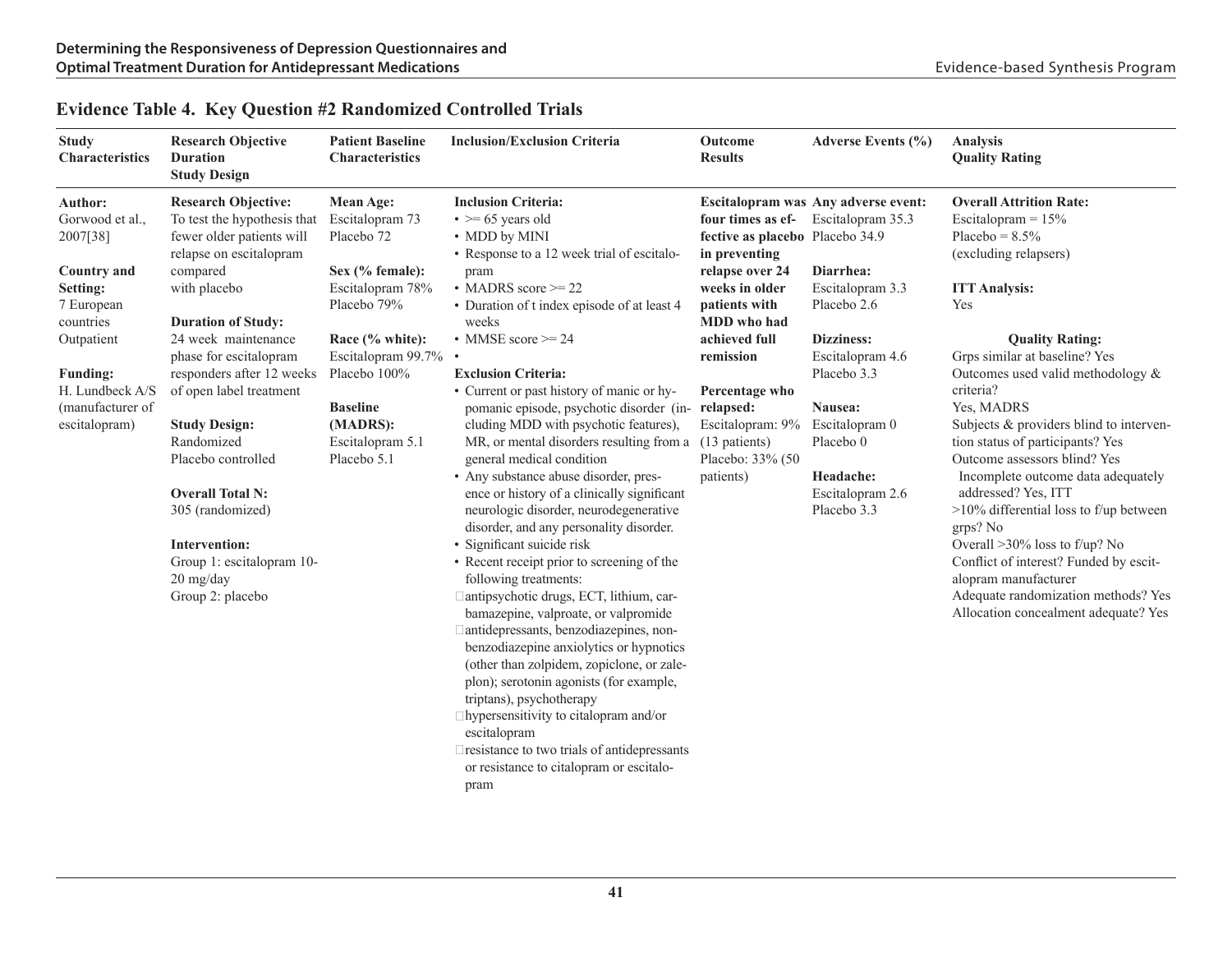| <b>Study</b><br><b>Characteristics</b>                                                                                                            | <b>Research Objective</b><br><b>Duration</b><br><b>Study Design</b>                                                                                                                                                                                                                                                                                                                                                                                                              | <b>Characteristics</b>                                                                                                                                                                                                                                                                                       | Patient Baseline Inclusion/Exclusion Criteria                                                                                                                                                                                                                                                                                                                                                             | <b>Outcome</b><br><b>Results</b>                                                                                                                                                     | Adverse Events (%) | <b>Analysis</b><br><b>Quality Rating</b>                                                                                                                                                                                                                                                                                                                                                                                                                                                                                                                                                                                                                       |
|---------------------------------------------------------------------------------------------------------------------------------------------------|----------------------------------------------------------------------------------------------------------------------------------------------------------------------------------------------------------------------------------------------------------------------------------------------------------------------------------------------------------------------------------------------------------------------------------------------------------------------------------|--------------------------------------------------------------------------------------------------------------------------------------------------------------------------------------------------------------------------------------------------------------------------------------------------------------|-----------------------------------------------------------------------------------------------------------------------------------------------------------------------------------------------------------------------------------------------------------------------------------------------------------------------------------------------------------------------------------------------------------|--------------------------------------------------------------------------------------------------------------------------------------------------------------------------------------|--------------------|----------------------------------------------------------------------------------------------------------------------------------------------------------------------------------------------------------------------------------------------------------------------------------------------------------------------------------------------------------------------------------------------------------------------------------------------------------------------------------------------------------------------------------------------------------------------------------------------------------------------------------------------------------------|
| Author:<br>Dobson et al.,<br>2008[36]<br><b>Country and Set-</b><br>ting:<br><b>United States</b><br>Outpatient<br><b>Funding:</b><br><b>NIMH</b> | <b>Research Objective:</b><br>To compare relapse<br>rates among prior<br>behavioral activation,<br>prior cognitive therapy,<br>and antidepressant<br>medication (ADM) to<br>placebo<br><b>Duration of Study:</b><br>2 years of follow up af- For all subjects<br>ter 16 week acute phase randomized<br>treatment. Pts were all<br>withdrawn from ADM<br>after 1 year.<br><b>Study Design:</b><br>Randomized<br>Placebo controlled<br><b>Overall Total N:</b><br>106 (randomized) | <b>Baseline</b><br>characteristics of<br>those randomized<br>to ADM and<br>placebo in the<br>maintenance<br>phase were<br>not separately<br>reported.<br>to AMD or<br>placebo:<br>Female 78.2%<br>Caucasian 80.0%<br>Minority 20.0%<br>Married 36.3%<br>Have children<br>43.6%<br>College education<br>63.8% | <b>Inclusion Criteria:</b><br>• response to acute phase treatment<br>for depression with 16 weeks of<br>paroxetine<br>• diagnosis of MDD for index<br>episode on the basis of diagnostic<br>interviews<br>• 20 or above on the Beck Depres-<br>sion Inventory II and scores of 14<br>or above on the 17-item version of<br>the HDRS<br><b>Exclusion Criteria:</b><br>Not explicitly stated in this report | Rates of relapse af- Not reported<br>ter 1 year follow up<br>from Cox regression<br>analysis:<br>paroxetine: 53%<br>placebo: 59%<br>(not statistically sig-<br>nificantly different) |                    | <b>Overall Attrition Rate:</b><br>$ADM = 7\%$<br>Placebo = $19\%$<br><b>ITT Analysis:</b><br>Unclear<br><b>Quality Rating: Poor - Fair?</b><br>Grps similar at baseline? NG<br>Outcomes used valid methodology & criteria?<br>Yes, HRSD<br>Subjects $&$ providers blind to intervention<br>status of participants? Yes<br>Outcome assessors blind? Yes<br>Incomplete outcome data adequately ad-<br>dressed? No, reasons not reported<br>$>10\%$ differential loss to f/up between grps?<br>Yes<br>Overall $>30\%$ loss to f/up? No<br>Conflict of interest? No, funded by NIMH<br>Adequate randomization methods? Yes<br>Allocation concealment adequate? Yes |
|                                                                                                                                                   | Intervention:                                                                                                                                                                                                                                                                                                                                                                                                                                                                    |                                                                                                                                                                                                                                                                                                              |                                                                                                                                                                                                                                                                                                                                                                                                           |                                                                                                                                                                                      |                    |                                                                                                                                                                                                                                                                                                                                                                                                                                                                                                                                                                                                                                                                |

## **Evidence Table 5. Key Question #2 Randomized Controlled Trials**

Group 1: paroxetine (28) Group 2: placebo (21)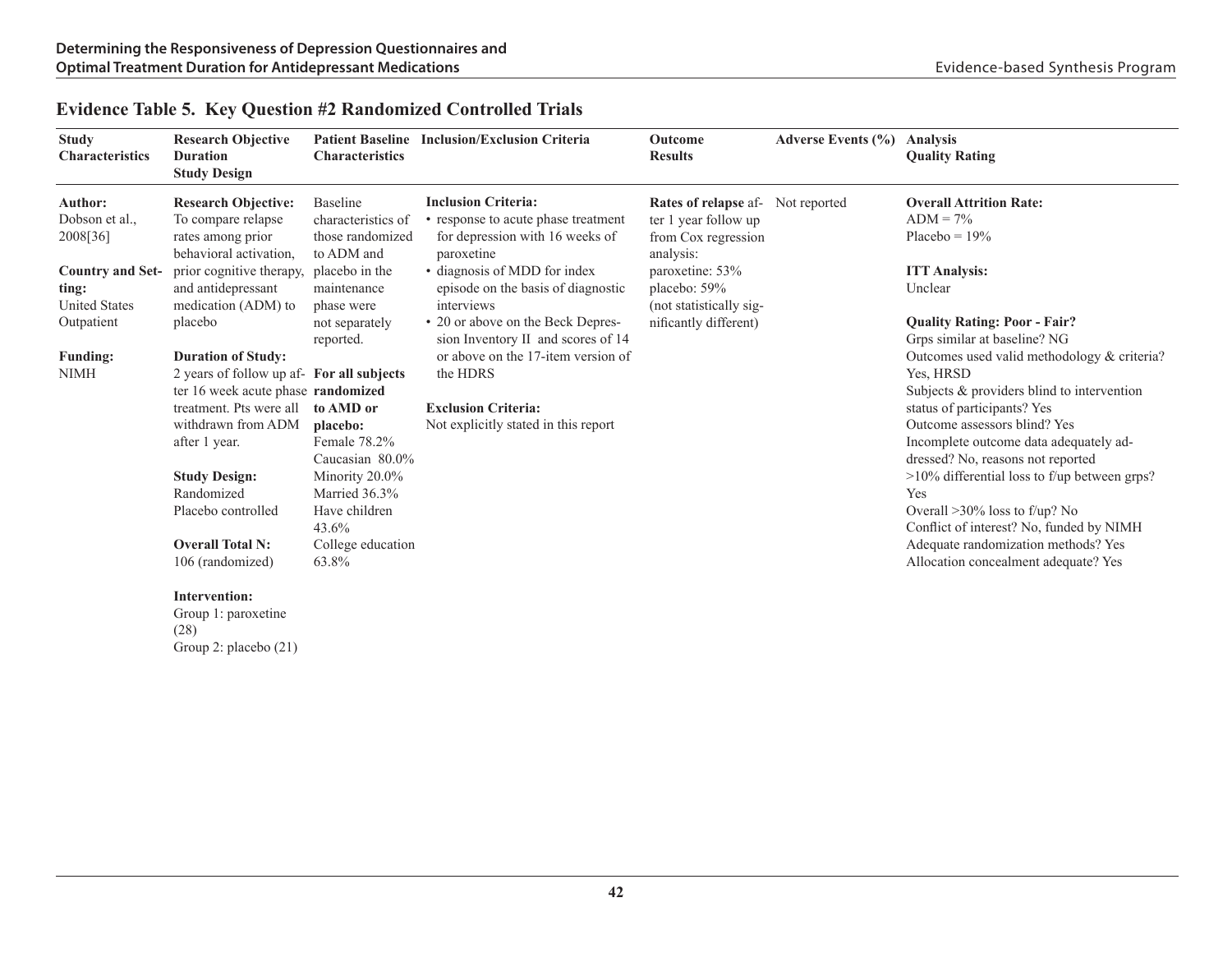# **REFERENCES (TEXT AND APPENDICES)**

- 1. Murray, C.J. and A.D. Lopez, *Alternative projections of mortality and disability by cause 1990-2020: Global Burden of Disease Study.* Lancet, 1997. 349(9064): p. 1498-504.
- 2. Katon, W. and H. Schulberg, *Epidemiology of depression in primary care.* Gen Hosp Psychiatry, 1992. 14(4): p. 237-47.
- 3. Ormel, J., et al., *Recognition, management, and course of anxiety and depression in general practice.* Arch Gen Psychiatry, 1991. 48(8): p. 700-6.
- 4. Simon, G.E. and M. VonKorff, *Recognition, management, and outcomes of depression in primary care.* Archives of Family Medicine, 1995. 4(2): p. 99-105.
- 5. Gilbody, S., et al., *Collaborative cares for depression: a cumulative meta-analysis and review of longer-term outcomes.* Arch Intern Med, 2006. 166(21): p. 2314-21.
- 6. Gilbody, S., P. Bower, and P. Whitty, *Costs and consequences of enhanced primary care for depression: systematic review of randomized economic evaluations.* Br J Psychiatry, 2006. 189: p. 297-308.
- 7. Williams, J.W., Jr., et al., *Systematic review of multifaceted interventions to improve depression care.* Gen Hosp Psychiatry, 2007. 29(2): p. 91-116.
- 8. Rubenstein, L.V., et al., *Determining key features of effective depression interventions.*, V.A.H.S.R.D.S.E.-B.S. Program, Editor. 2009: Washington, DC.
- 9. Anonymous, *Depression: Management in Primary and Secondary Care. Clinical Guideline 23. National Institute for Health and Clinical Excellence: London.* 2007.
- 10. Anonymous, *Health Care Guideline: Major Depression in Adults in Primary Care. 11th edition. Institute for Clinical Systems Improvement. Available at: www.icsi.org*. 2008.
- 11. Dalton, S.O., et al., *Use of selective serotonin reuptake inhibitors and risk of upper gastrointestinal tract bleeding: a population-based cohort study.* Arch Intern Med, 2003. 163(1): p. 59-64.
- 12. Richards, J.B., et al., *Effect of selective serotonin reuptake inhibitors on the risk of fracture.* Arch Intern Med, 2007. 167(2): p. 188-94.
- 13. Diem, S.J., et al., *Use of antidepressants and rates of hip bone loss in older women: the study of osteoporotic fractures.* Arch Intern Med, 2007. 167(12): p. 1240-5.
- 14. Williams, J.W., Jr., et al., *Is this patient clinically depressed?* JAMA, 2002. 287(9): p. 1160- 70.
- 15. Williams, J.W., Jr., *Is this patient clinically depressed?*, in *The Rational Clinical Examination: Evidence-Based Clinical Diagnosis*, S.D.L.a. Rennie, Editor. 2009, McGraw Hill. p. 247-264.
- 16. Gilbody, S., et al., *Screening for depression in medical settings with the Patient Health Questionnaire (PHQ): a diagnostic meta-analysis.* J Gen Intern Med, 2007. 22(11): p. 1596- 602.
- 17. Faries, D., et al., *The responsiveness of the Hamilton Depression Rating Scale.* J Psychiatr Res, 2000. 34(1): p. 3-10.
- 18. Liang, M.H., A.H. Fossel, and M.G. Larson, *Comparisons of five health status instruments for orthopedic evaluation.* Med Care, 1990. 28(7): p. 632-42.
- 19. Deyo, R.A., P. Diehr, and D.L. Patrick, *Reproducibility and responsiveness of health status measures. Statistics and strategies for evaluation.* Control Clin Trials, 1991. 12(4 Suppl): p. 142S-158S.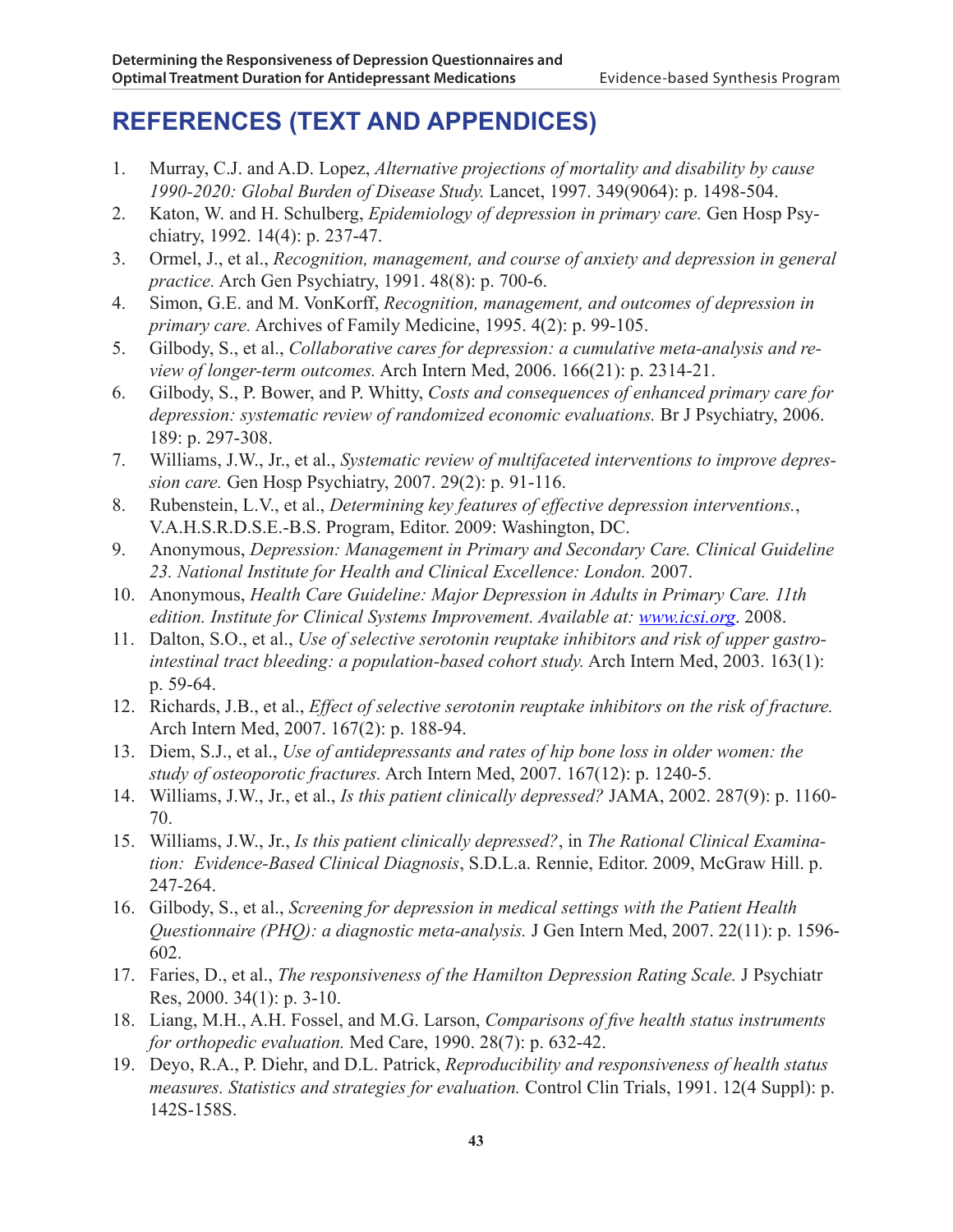- 20. Guyatt, G., S. Walter, and G. Norman, *Measuring change over time: assessing the usefulness of evaluative instruments.* J Chronic Dis, 1987. 40(2): p. 171-8.
- 21. Deyo, R.A. and R.M. Centor, *Assessing the responsiveness of functional scales to clinical change: an analogy to diagnostic test performance.* J Chronic Dis, 1986. 39(11): p. 897- 906.
- 22. Frank, E., et al., *Conceptualization and rationale for consensus definitions of terms in major depressive disorder. Remission, recovery, relapse, and recurrence.* Arch Gen Psychiatry, 1991. 48(9): p. 851-5.
- 23. Panel, D.G., *Depression in Primary Care: Volume 2. Treatment of Major Depression. Clinical Practice Guideline, Number 5.*, P.H.S. U.S. Department of Health and Human Services, Agency for Health Care Policy and Research., Editor. April 1993: Rockville, MD.
- 24. Beck, A., R. Steer, and G. Brown, *BDI-II fast screen for medical patients manual*. 2000, London: The Psychological Corporation.
- 25. Andresen, E.M., et al., *Screening for depression in well older adults: evaluation of a short form of the CES-D (Center for Epidemiologic Studies Depression Scale).* Am J Prev Med, 1994. 10(2): p. 77-84.
- 26. Salokangas, R.K., O. Poutanen, and E. Stengard, *Screening for depression in primary care. Development and validation of the Depression Scale, a screening instrument for depression.* Acta Psychiatr Scand, 1995. 92(1): p. 10-6.
- 27. D'Ath, P., et al., *Screening, detection and management of depression in elderly primary care attenders. I: The acceptability and performance of the 15 item Geriatric Depression Scale (GDS15) and the development of short versions.* Fam Pract, 1994. 11(3): p. 260-6.
- 28. Spitzer, R.L., K. Kroenke, and J.B. Williams, *Validation and utility of a self-report version of PRIME-MD: the PHQ primary care study. Primary Care Evaluation of Mental Disorders. Patient Health Questionnaire.* JAMA, 1999. 282(18): p. 1737-44.
- 29. Broadhead, W.E., et al., *Development and validation of the SDDS-PC screen for multiple mental disorders in primary care.* Arch Fam Med, 1995. 4(3): p. 211-9.
- 30. Atkins, D., et al., *Grading quality of evidence and strength of recommendations.* Bmj, 2004. 328(7454): p. 1490.
- 31. Lowe, B., K. Kroenke, and K. Grafe, *Detecting and monitoring depression with a two-item questionnaire (PHQ-2).* Journal of Psychosomatic Research, 2005. 58(2): p. 163-71.
- 32. Lowe, B., et al., *Measuring depression outcome with a brief self-report instrument: sensitivity to change of the Patient Health Questionnaire (PHQ-9).* Journal of Affective Disorders, 2004. 81(1): p. 61-6.
- 33. Lowe, B., et al., *Responsiveness of the PHQ-9 to psychopharmacological depression treatment.* Psychosomatics: Journal of Consultation Liaison Psychiatry, 2006. 47(1): p. 62-67.
- 34. Lowe, B., et al., *Monitoring depression treatment outcomes with the patient health questionnaire-9.* Medical Care, 2004. 42(12): p. 1194-201.
- 35. Hansen, R., et al., *Meta-analysis of major depressive disorder relapse and recurrence with second-generation antidepressants.* Psychiatric Services, 2008. 59(10): p. 1121-30.
- 36. Dobson, K.S., et al., *Randomized trial of behavioral activation, cognitive therapy, and antidepressant medication in the prevention of relapse and recurrence in major depression.* Journal of Consulting and Clinical Psychology, 2008. 76(3): p. 468-77.
- 37. Kocsis, J.H., et al., *Prevention of recurrent episodes of depression with venlafaxine ER in a 1-year maintenance phase from the PREVENT Study.* Journal of Clinical Psychiatry, 2007.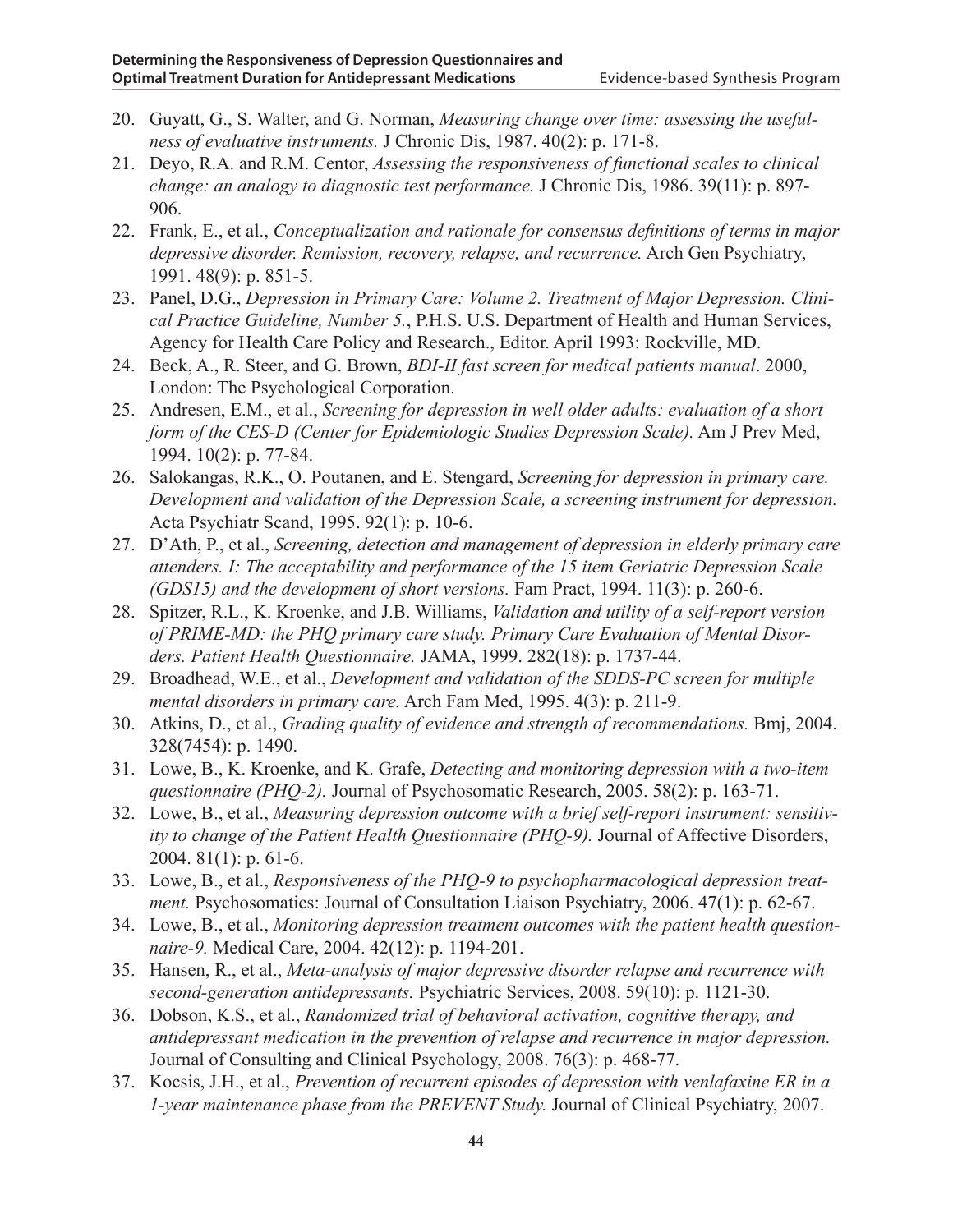68(7): p. 1014-23.

- 38. Gorwood, P., et al., *Escitalopram prevents relapse in older patients with major depressive disorder.* American Journal of Geriatric Psychiatry, 2007. 15(7): p. 581-93.
- 39. Kornstein, S.G., et al., *Assessing the efficacy of 2 years of maintenance treatment with venlafaxine extended release 75-225 mg/day in patients with recurrent major depression: a secondary analysis of data from the PREVENT study.* International Clinical Psychopharmacology, 2008. 23(6): p. 357-63.
- 40. Kazis, L.E., J.J. Anderson, and R.F. Meenan, *Effect sizes for interpreting changes in health status.* Med Care, 1989. 27(3 Suppl): p. S178-89.
- 41. Kroenke, K., R.L. Spitzer, and J.B. Williams, *The PHQ-9: validity of a brief depression severity measure.* Journal of General Internal Medicine, 2001. 16(9): p. 606-13.
- 42. Kornstein, S.G., et al., *Escitalopram maintenance treatment for prevention of recurrent depression: a randomized, placebo-controlled trial.* J Clin Psychiatry, 2006. 67(11): p. 1767- 75.
- 43. Lepine, J.P., et al., *A randomized, placebo-controlled trial of sertraline for prophylactic treatment of highly recurrent major depressive disorder.* Am J Psychiatry, 2004. 161(5): p. 836-42.
- 44. Reimherr, F.W., et al., *Optimal length of continuation therapy in depression: a prospective assessment during long-term fluoxetine treatment.* Am J Psychiatry, 1998. 155(9): p. 1247- 53.
- 45. Oslin, D.W., et al., *Screening, assessment, and management of depression in VA primary care clinics. The Behavioral Health Laboratory.* J Gen Intern Med, 2006. 21(1): p. 46-50.
- 46. Dowrick, C., et al., *Patients' and doctors' views on depression severity questionnaires incentivized in UK quality and outcomes framework: qualitative study.* BMJ, 2009. 338: p. b663.
- 47. Nease, D.E., Jr., et al., *Inducing sustainable improvement in depression care in primary care practices.* Jt Comm J Qual Patient Saf, 2008. 34(5): p. 247-55.
- 48. Duffy, F.F., et al., *Systematic use of patient-rated depression severity monitoring: is it helpful and feasible in clinical psychiatry?* Psychiatr Serv, 2008. 59(10): p. 1148-54.
- 49. Dietrich, A.J., et al., *Re-engineering systems for the treatment of depression in primary care: cluster randomized controlled trial.* Bmj, 2004. 329(7466): p. 602.
- 50. Unutzer, J., et al., *Collaborative care management of late-life depression in the primary care setting: a randomized controlled trial.* JAMA, 2002. 288(22): p. 2836-45.
- 51. Ahava, G.W., et al., *Is the Beck Depression Inventory reliable over time? An evaluation of multiple test-retest reliability in a nonclinical college student sample.* Journal of Personality Assessment, 1998. 70(2): p. 222-31.
- 52. Adler, D.A., et al., *The impact of a pharmacist intervention on 6-month outcomes in depressed primary care patients.* General Hospital Psychiatry, 2004. 26(3): p. 199-209.
- 53. Allard, P., et al., *Efficacy and tolerability of venlafaxine in geriatric outpatients with major depression: a double-blind, randomized 6-month comparative trial with citalopram.* International Journal of Geriatric Psychiatry, 2004. 19(12): p. 1123-30.
- 54. Altamura, A.C., et al., *Clinical activity and tolerability of trazodone, mianserin, and amitriptyline in elderly subjects with major depression: a controlled multicenter trial.* Clinical Neuropharmacology, 1989. 12 Suppl 1: p. S25-33; S34-7.
- 55. Amsterdam, J.D., J. Shults, and N. Rutherford, *Open-label study of s-citalopram therapy*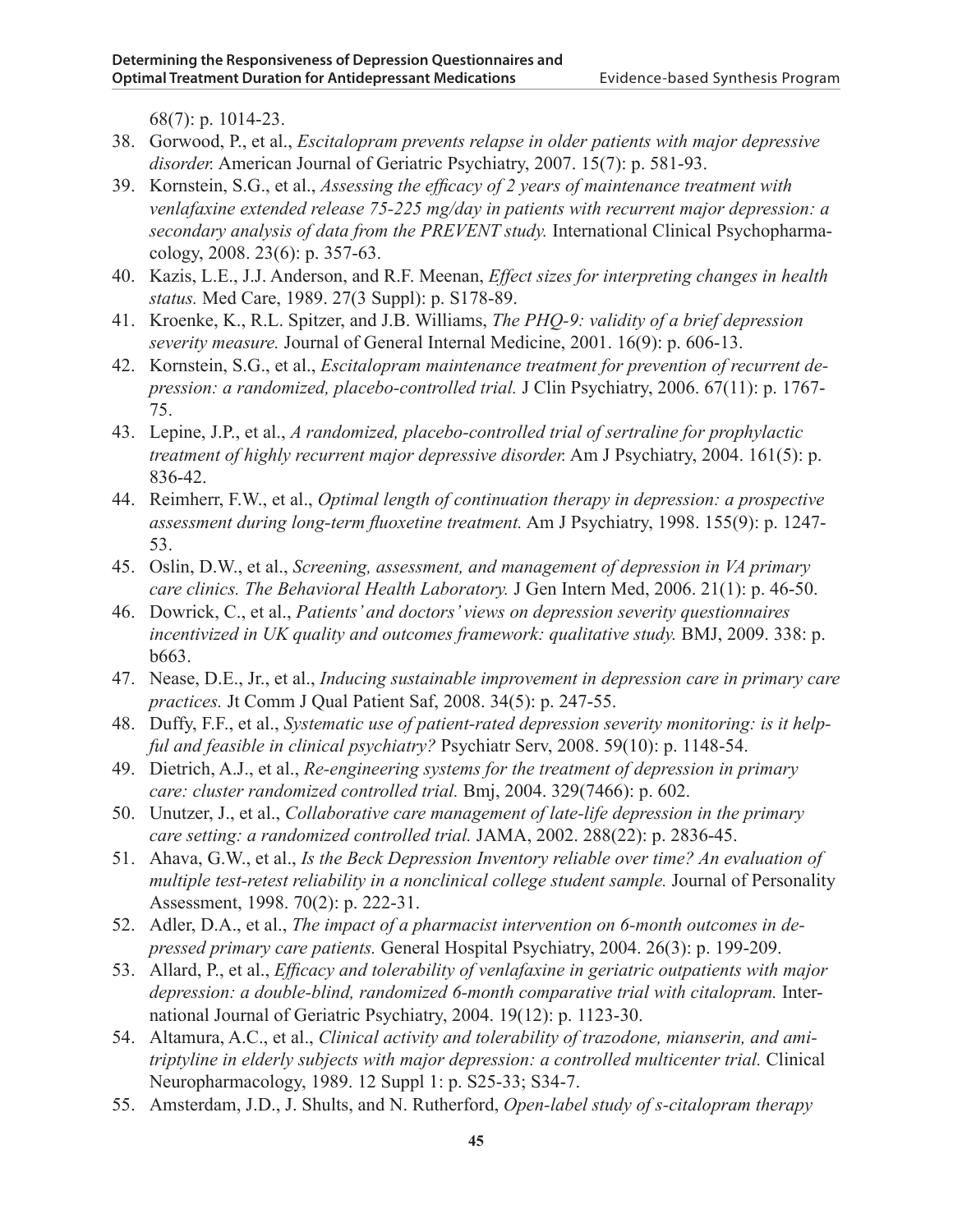*of chronic fatigue syndrome and co-morbid major depressive disorder.* Progress in Neuro-Psychopharmacology and Biological Psychiatry, 2008. 32(1): p. 100-6.

- 56. Babyak, M., et al., *Exercise treatment for major depression: maintenance of therapeutic benefit at 10 months.* Psychosomatic Medicine, 2000. 62(5): p. 633-8.
- 57. Baldwin, D., R.A. Moreno, and M. Briley, *Resolution of sexual dysfunction during acute treatment of major depression with milnacipran.* Hum Psychopharmacol, 2008. 23(6): p. 527-32.
- 58. Barbosa, L., M. Berk, and M. Vorster, *A double-blind, randomized, placebo-controlled trial of augmentation with lamotrigine or placebo in patients concomitantly treated with fluoxetine for resistant major depressive episodes.* Journal of Clinical Psychiatry, 2003. 64(4): p. 403-7.
- 59. Berkman, L.F., et al., *Effects of treating depression and low perceived social support on clinical events after myocardial infarction: the Enhancing Recovery in Coronary Heart Disease Patients (ENRICHD) Randomized Trial.* JAMA, 2003. 289(23): p. 3106-16.
- 60. Berlim, M.T., et al., *Reliability and validity of the WHOQOL BREF in a sample of Brazilian outpatients with major depression.* Quality of Life Research, 2005. 14(2): p. 561-4.
- 61. Berlim, M.T., et al., *Significant improvement in the quality of life of Brazilian depressed outpatients 12 weeks following the start of antidepressants.* Psychiatry Research, 2007. 153(3): p. 253-9.
- 62. Boyer, P., et al., *Clinical and economic comparison of sertraline and fluoxetine in the treatment of depression. A 6-month double-blind study in a primary-care setting in France.* Pharmacoeconomics, 1998. 13(1 Pt 2): p. 157-69.
- 63. Brody, B.L., et al., *Age-related macular degeneration: self-management and reduction of depressive symptoms in a randomized, controlled study.* Journal of the American Geriatrics Society, 2006. 54(10): p. 1557-62.
- 64. Brown, C., H.C. Schulberg, and H.G. Prigerson, *Factors associated with symptomatic improvement and recovery from major depression in primary care patients.* General Hospital Psychiatry, 2000. 22(4): p. 242-50.
- 65. Brown, E.S., et al., *A randomized trial of citalopram versus placebo in outpatients with asthma and major depressive disorder: a proof of concept study.* Biological Psychiatry, 2005. 58(11): p. 865-70.
- 66. Cassidy, E.L., S. Lauderdale, and J.I. Sheikh, *Mixed anxiety and depression in older adults: clinical characteristics and management.* Journal of Geriatric Psychiatry and Neurology, 2005. 18(2): p. 83-8.
- 67. Casten, R.J., et al., *A comparison of self-reported function assessed before and after depression treatment among depressed geriatric patients.* International Journal of Geriatric Psychiatry, 2000. 15(9): p. 813-818.
- 68. Chen, T.M., et al., *Using the PHQ-9 for depression screening and treatment monitoring for Chinese Americans in primary care.* Psychiatric Services, 2006. 57(7): p. 976-81.
- 69. Conradi, H.J., et al., *Enhanced treatment for depression in primary care: long-term outcomes of a psycho-educational prevention program alone and enriched with psychiatric consultation or cognitive behavioral therapy.* Psychological Medicine, 2007. 37(6): p. 849- 62.
- 70. Cook, I.A., et al., *Neurophysiologic predictors of treatment response to fluoxetine in major depression.* Psychiatry Research, 1999. 85(3): p. 263-73.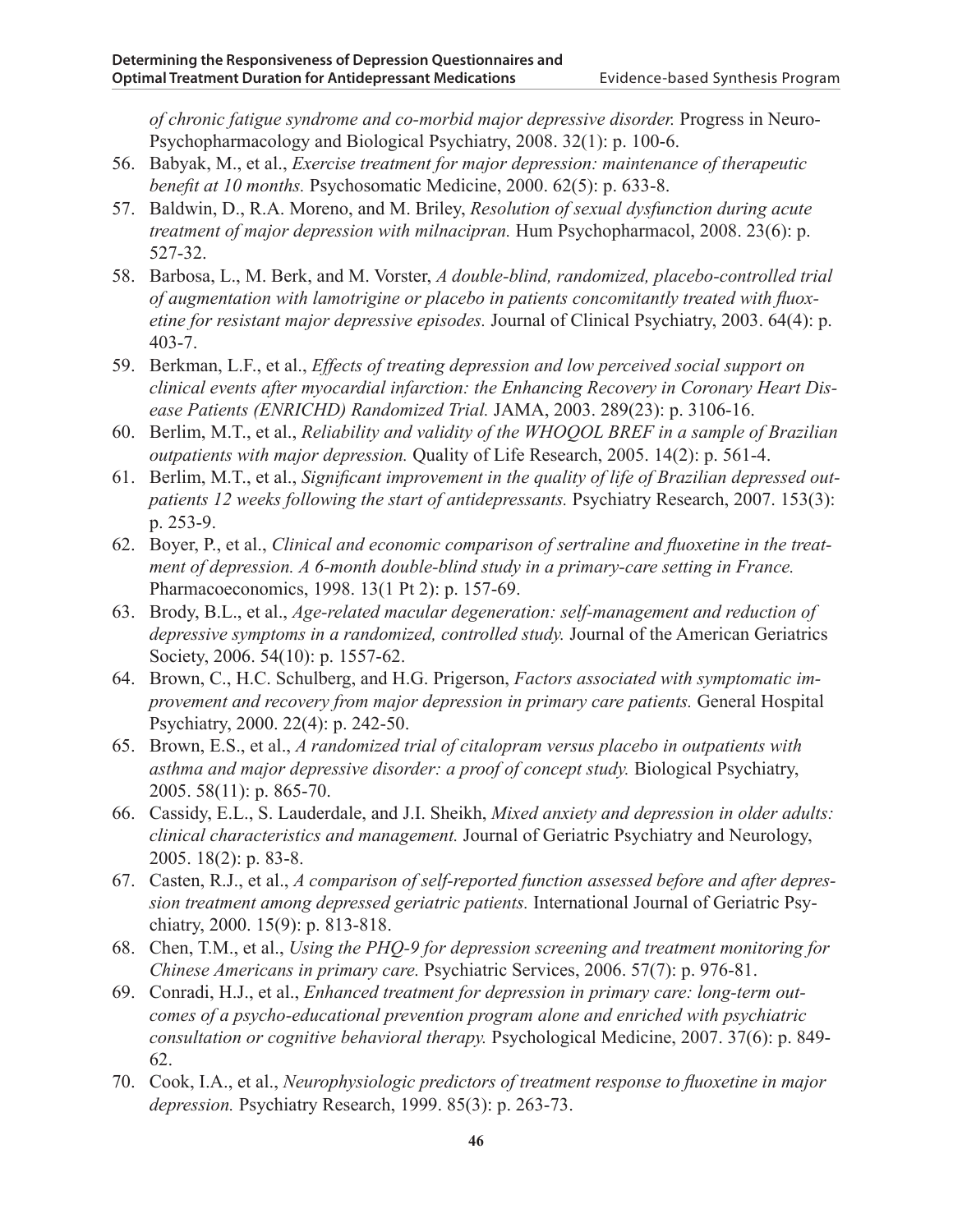- 71. Corney, R. and S. Simpson, *Thirty-six month outcome data from a trial of counseling with chronically depressed patients in a general practice setting.* Psychology and Psychotherapy: Theory, Research and Practice, 2005. 78(1): p. 127-138.
- 72. Coulehan, J.L., et al., *Treating depressed primary care patients improves their physical, mental, and social functioning.* Archives of Internal Medicine, 1997. 157(10): p. 1113-20.
- 73. Dalton, E.J., et al., *Use of slow-release melatonin in treatment-resistant depression.* Journal of Psychiatry and Neuroscience, 2000. 25(1): p. 48-52.
- 74. Davies, J., et al., *Changes in regional cerebral blood flow with venlafaxine in the treatment of major depression.* American Journal of Psychiatry, 2003. 160(2): p. 374-6.
- 75. DeBattista, C., et al., *A prospective trial of bupropion SR augmentation of partial and nonresponders to serotonergic antidepressants.* Journal of Clinical Psychopharmacology, 2003. 23(1): p. 27-30.
- 76. Dori, G.A. and J.C. Overholser, *Evaluating depression severity and remission with a modified Beck Depression Inventory.* Personality and Individual Differences, 2000. 28(6): p. 1045-1061.
- 77. Dubovsky, S.L., et al., *Nicardipine improves the antidepressant action of ECT but does not improve cognition.* Journal of ECT, 2001. 17(1): p. 3-10.
- 78. Dunner, D., et al., *Adinazolam--a new antidepressant: findings of a placebo-controlled, double-blind study in outpatients with major depression.* Journal of Clinical Psychopharmacology, 1987. 7(3): p. 170-2.
- 79. Einarson, T.R., *Evidence based review of escitalopram in treating major depressive disorder in primary care.* International Clinical Psychopharmacology, 2004. 19(5): p. 305-10.
- 80. Fava, M., et al., *Open study of the catechol-O-methyltransferase inhibitor tolcapone in major depressive disorder.* Journal of Clinical Psychopharmacology, 1999. 19(4): p. 329-35.
- 81. Fawcett, J., et al., *Alprazolam: an antidepressant? Alprazolam, desipramine, and an alprazolam-desipramine combination in the treatment of adult depressed outpatients.* Journal of Clinical Psychopharmacology, 1987. 7(5): p. 295-310.
- 82. George, T., et al., *An open study of sertraline in patients with major depression who failed to respond to moclobemide.* Australian and New Zealand Journal of Psychiatry, 1999. 33(6): p. 889-95.
- 83. George, T.P., et al., *Nicotinic antagonist augmentation of selective serotonin reuptake inhibitor-refractory major depressive disorder: a preliminary study.* Journal of Clinical Psychopharmacology, 2008. 28(3): p. 340-4.
- 84. Goodnick, P.J., et al., *Sertraline in coexisting major depression and diabetes mellitus.* Psychopharmacology Bulletin, 1997. 33(2): p. 261-4.
- 85. Goodnick, P.J., et al., *Bupropion slow-release response in depression: diagnosis and biochemistry.* Biological Psychiatry, 1998. 44(7): p. 629-32.
- 86. Judd, L.L., et al., *Randomized, placebo-controlled trial of fluoxetine for acute treatment of minor depressive disorder.* American Journal of Psychiatry, 2004. 161(10): p. 1864-71.
- 87. Kates, N., et al., *Counselors in primary care: benefits and lessons learned.* Canadian Journal of Psychiatry. Revue Canadienne de Psychiatrie, 2002. 47(9): p. 857-62.
- 88. Koivumaa-Honkanen, H., et al., *Mental health and well-being in a 6-year follow-up of patients with depression: assessments of patients and clinicians.* Social Psychiatry and Psychiatric Epidemiology, 2008. 43(9): p. 688-96.
- 89. Koran, L.M., et al., *Predicting response to fluoxetine in geriatric patients with major de-*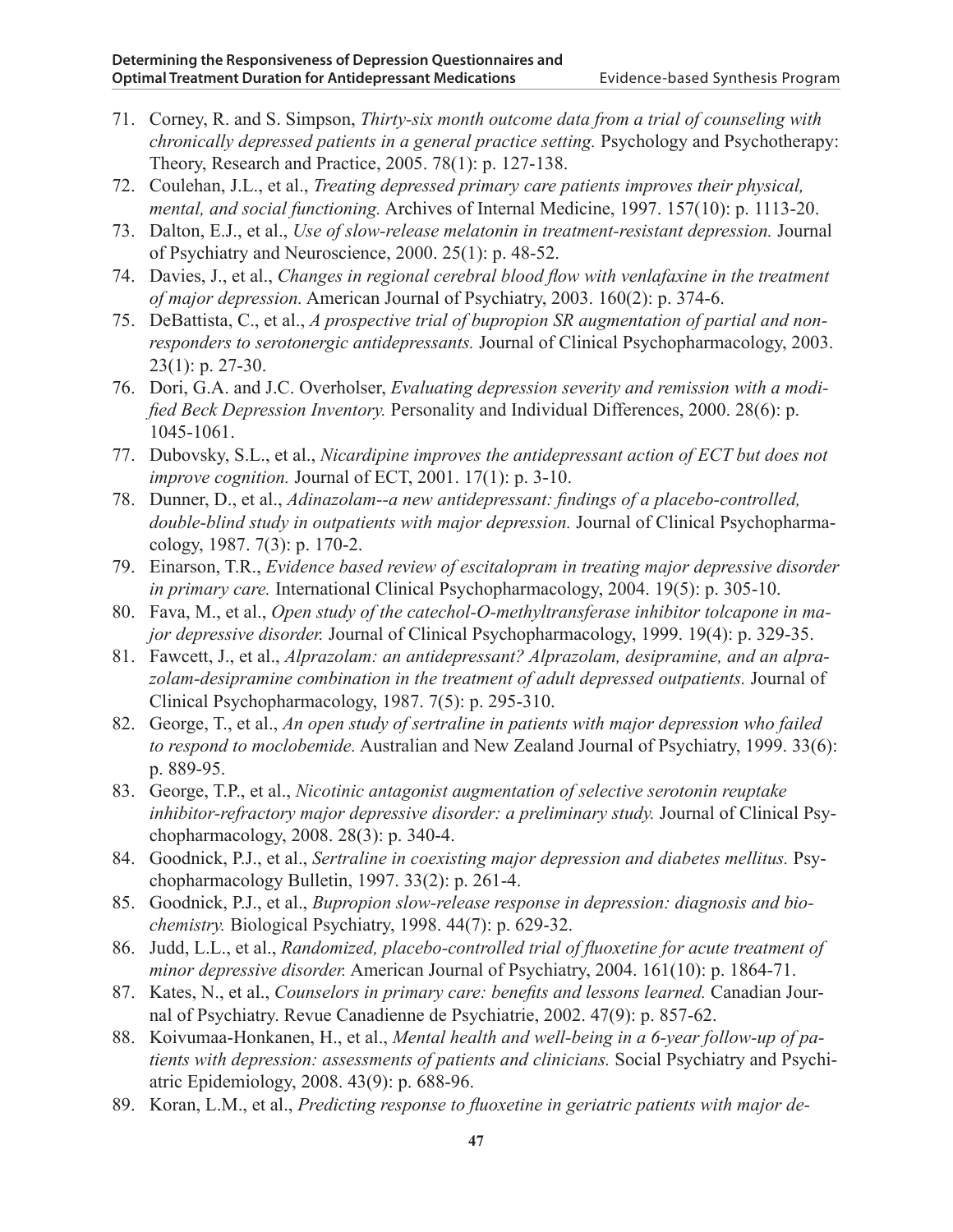*pression.* Journal of Clinical Psychopharmacology, 1995. 15(6): p. 421-7.

- 90. Kroenke, K., et al., *Venlafaxine extended release in the short-term treatment of depressed and anxious primary care patients with multisomatoform disorder.* Journal of Clinical Psychiatry, 2006. 67(1): p. 72-80.
- 91. Lesperance, F., et al., *Effects of citalopram and interpersonal psychotherapy on depression in patients with coronary artery disease: the Canadian Cardiac Randomized Evaluation of Antidepressant and Psychotherapy Efficacy (CREATE) trial.* JAMA, 2007. 297(4): p. 367- 79.
- 92. Lett, H.S., et al., *Social support and prognosis in patients at increased psychosocial risk recovering from myocardial infarction.* Health Psychology, 2007. 26(4): p. 418-427.
- 93. Levitt, A.J., et al., *Do depressed subjects who have failed both fluoxetine and a tricyclic antidepressant respond to the combination?* Journal of Clinical Psychiatry, 1999. 60(9): p. 613-6.
- 94. Liebowitz, M.R., P.P. Yeung, and R. Entsuah, *A randomized, double-blind, placebo-controlled trial of desvenlafaxine succinate in adult outpatients with major depressive disorder.* Journal of Clinical Psychiatry, 2007. 68(11): p. 1663-72.
- 95. Lustman, P.J., et al., *Cognitive behavior therapy for depression in type 2 diabetes mellitus. A randomized, controlled trial.* Annals of Internal Medicine, 1998. 129(8): p. 613-21.
- 96. Lustman, P.J., et al., *Fluoxetine for depression in diabetes: a randomized double-blind placebo-controlled trial.* Diabetes Care, 2000. 23(5): p. 618-23.
- 97. Lydiard, R.B., et al., *A double-blind, placebo-controlled study comparing the effects of sertraline versus amitriptyline in the treatment of major depression.* Journal of Clinical Psychiatry, 1997. 58(11): p. 484-91.
- 98. Mazeh, D., et al., *A randomized, single-blind, comparison of venlafaxine with paroxetine in elderly patients suffering from resistant depression.* International Clinical Psychopharmacology, 2007. 22(6): p. 371-5.
- 99. McIntyre, R.S., et al., *Measuring the severity of depression and remission in primary care: validation of the HAMD-7 scale.* CMAJ, 2005. 173(11): p. 1327-34.
- 100. Mohamed, S., et al., *Escitalopram for comorbid depression and anxiety in elderly patients: A 12-week, open-label, flexible-dose, pilot trial.* Am J Geriatr Pharmacother, 2006. 4(3): p. 201-9.
- 101. Mulrow, C.D., et al., *Treatment of depression--newer pharmacotherapies.* Psychopharmacology Bulletin, 1998. 34(4): p. 409-795.
- 102. Mynors-Wallis, L.M., et al., *Randomized controlled trial of problem solving treatment, antidepressant medication, and combined treatment for major depression in primary care.* BMJ, 2000. 320(7226): p. 26-30.
- 103. Patkar, A.A., et al., *A randomized, double-blind, placebo-controlled trial of augmentation with an extended release formulation of methylphenidate in outpatients with treatment-resistant depression.* Journal of Clinical Psychopharmacology, 2006. 26(6): p. 653-6.
- 104. Perez, V., et al., *A double-blind, randomized, placebo-controlled trial of pindolol augmentation in depressive patients resistant to serotonin reuptake inhibitors. Grup de Recerca en Trastorns Afectius.* Archives of General Psychiatry, 1999. 56(4): p. 375-9.
- 105. Picardi, A., et al., *Screening for depressive disorders in patients with skin diseases: a comparison of three screeners.* Acta Dermato-Venereologica, 2005. 85(5): p. 414-9.
- 106. Pollock, B.G., et al., *Acute antidepressant effect following pulse loading with intravenous*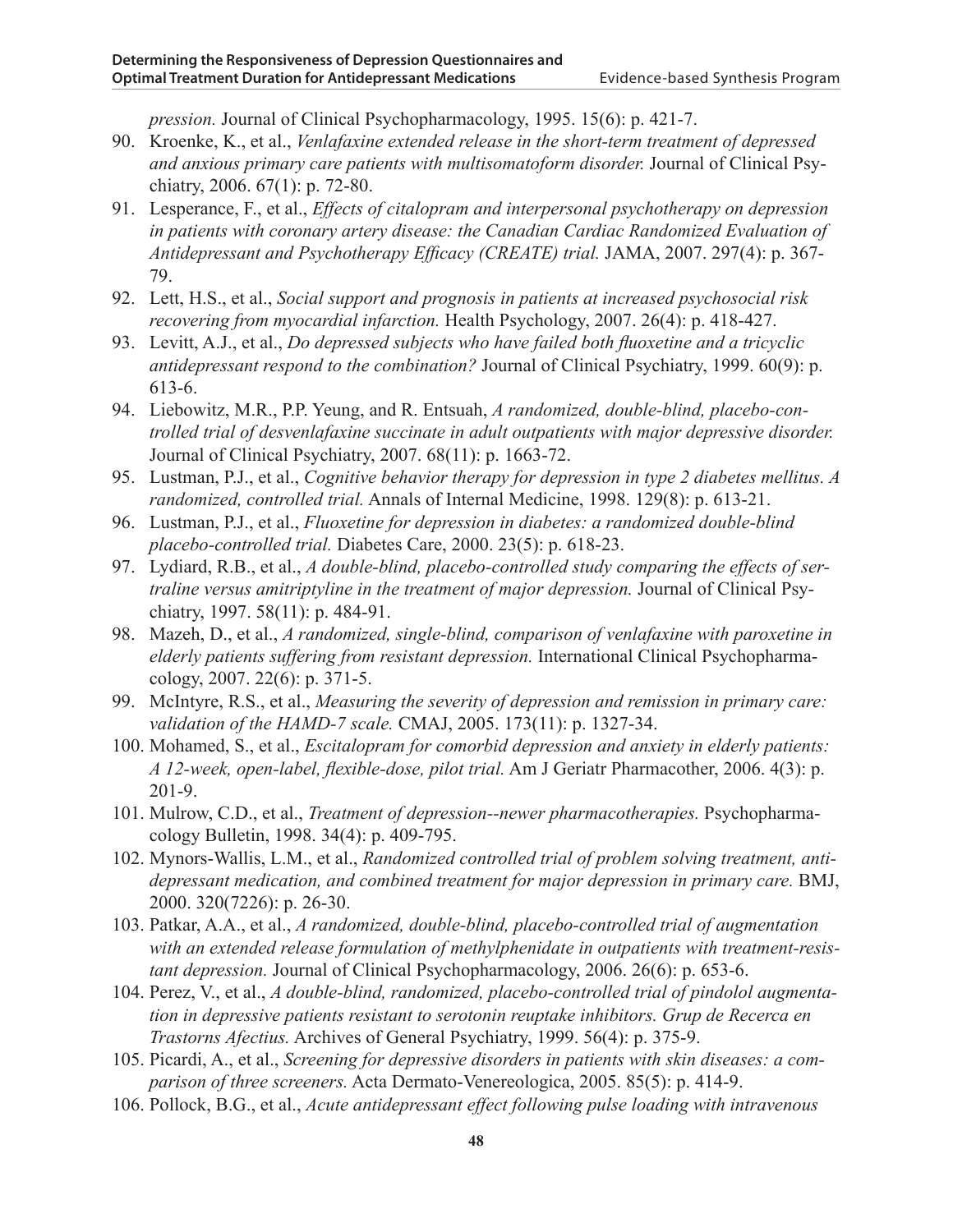*and oral clomipramine.* Archives of General Psychiatry, 1989. 46(1): p. 29-35.

- 107. Posternak, M.A. and I. Miller, *Untreated short-term course of major depression: a metaanalysis of outcomes from studies using wait-list control groups.* Journal of Affective Disorders, 2001. 66(2-3): p. 139-46.
- 108. Proudfoot, J., et al., *Computerized, interactive, multimedia cognitive-behavioral program for anxiety and depression in general practice.* Psychological Medicine, 2003. 33(2): p. 217-27.
- 109. Pyne, J.M., et al., *Use of the quality of well-being self-administered version (QWB-SA) in assessing health-related quality of life in depressed patients.* Journal of Affective Disorders, 2003. 76(1-3): p. 237-47.
- 110. Quilty, L.C., L.A. Meusel, and R.M. Bagby, *Neuroticism as a mediator of treatment response to SSRIs in major depressive disorder.* Journal of Affective Disorders, 2008. 111(1): p. 67-73.
- 111. Raskin, J., et al., *Duloxetine in the long-term treatment of major depressive disorder.* Journal of Clinical Psychiatry, 2003. 64(10): p. 1237-44.
- 112. Raskin, J., et al., *Efficacy of duloxetine on cognition, depression, and pain in elderly patients with major depressive disorder: an 8-week, double-blind, placebo-controlled trial.* American Journal of Psychiatry, 2007. 164(6): p. 900-9.
- 113. Rollman, B.L., et al., *A randomized trial using computerized decision support to improve treatment of major depression in primary care.* Journal of General Internal Medicine, 2002. 17(7): p. 493-503.
- 114. Rush, A.J. and A. Bose, *Escitalopram in clinical practice: results of an open-label trial in a naturalistic setting.* Depression and Anxiety, 2005. 21(1): p. 26-32.
- 115. Rutherford, B., et al., *An open trial of aripiprazole augmentation for SSRI non-remitters with late-life depression.* International Journal of Geriatric Psychiatry, 2007. 22(10): p. 986- 91.
- 116. Salkovskis, P., et al., *A randomized controlled trial of the use of self-help materials in addition to standard general practice treatment of depression compared to standard treatment alone.* Psychological Medicine, 2006. 36(3): p. 325-33.
- 117. Shelton, R.C., et al., *Effectiveness of St John's wort in major depression: a randomized controlled trial.* JAMA, 2001. 285(15): p. 1978-86.
- 118. Singh, N.A., K.M. Clements, and M.A. Singh, *The efficacy of exercise as a long-term antidepressant in elderly subjects: a randomized, controlled trial.* Journals of Gerontology. Series A, Biological Sciences and Medical Sciences, 2001. 56(8): p. M497-504.
- 119. Skevington, S.M. and A. Wright, *Changes in the quality of life of patients receiving antidepressant medication in primary care: Validation of the WHOQOL-100.* British Journal of Psychiatry, 2001. 178: p. 261-267.
- 120. Spalletta, G., A. Pasini, and C. Caltagirone, *Fluoxetine alone in the treatment of first episode anxious-depression: an open clinical trial.* Journal of Clinical Psychopharmacology, 2002. 22(3): p. 263-6.
- 121. Stark, P. and C.D. Hardison, *A review of multicenter controlled studies of fluoxetine vs. imipramine and placebo in outpatients with major depressive disorder.* Journal of Clinical Psychiatry, 1985. 46(3 Pt 2): p. 53-8.
- 122. Szegedi, A., et al., *Acute treatment of moderate to severe depression with hypericum extract WS 5570 (St John's wort): randomized controlled double blind non-inferiority trial versus*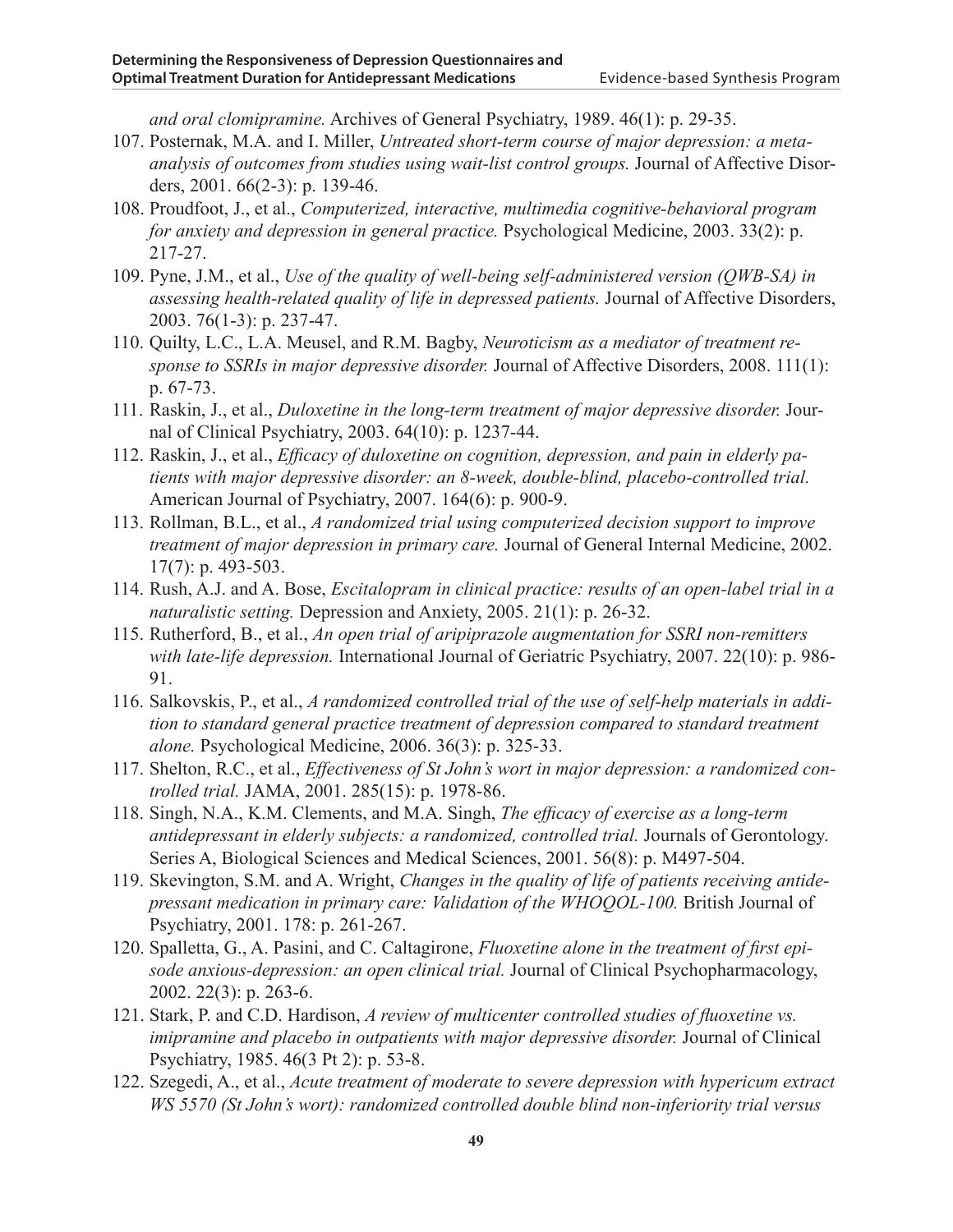*paroxetine.* BMJ, 2005. 330(7490): p. 503.

- 123. Thase, M.E., *Efficacy and tolerability of once-daily venlafaxine extended release (XR) in outpatients with major depression. The Venlafaxine XR 209 Study Group.* Journal of Clinical Psychiatry, 1997. 58(9): p. 393-8.
- 124. Trivedi, M.H., et al., *Clinical results for patients with major depressive disorder in the Texas Medication Algorithm Project.* Archives of General Psychiatry, 2004. 61(7): p. 669- 80.
- 125. Tutty, S., G. Simon, and E. Ludman, *Telephone counseling as an adjunct to antidepressant treatment in the primary care system. A pilot study.* Effective Clinical Practice, 2000. 3(4): p. 170-8.
- 126. van Gurp, G., et al., *St John's wort or sertraline? Randomized controlled trial in primary care.* Canadian Family Physician, 2002. 48: p. 905-12.
- 127. van Marwijk, H.W., et al., *Primary care management of major depression in patients aged > or =55 years: outcome of a randomized clinical trial.* British Journal of General Practice, 2008. 58(555): p. 680-6, I-II; discussion 687.
- 128. Vinkers, D.J., et al., *The 15-item Geriatric Depression Scale (GDS-15) detects changes in depressive symptoms after a major negative life event. The Leiden 85-plus Study.* International Journal of Geriatric Psychiatry, 2004. 19(1): p. 80-4.
- 129. Wade, A.G., et al., *Escitalopram and duloxetine in major depressive disorder: a pharmacoeconomic comparison using UK cost data.* Pharmacoeconomics, 2008. 26(11): p. 969-81.
- 130. Wise, T.N., et al., *The safety and tolerability of duloxetine in depressed elderly patients with and without medical comorbidity.* International Journal of Clinical Practice, 2007. 61(8): p. 1283-93.
- 131. Bauer, M., et al., *The effect of venlafaxine compared with other antidepressants and placebo in the treatment of major depression: A meta-analysis.* European Archives of Psychiatry and Clinical Neuroscience, 2009.
- 132. Gartlehner, G., et al., *Comparative benefits and harms of second-generation antidepressants: background paper for the American College of Physicians.* Annals of Internal Medicine, 2008. 149(10): p. 734-50.
- 133. Qaseem, A., et al., *Using second-generation antidepressants to treat depressive disorders: a clinical practice guideline from the American College of Physicians.* Annals of Internal Medicine, 2008. 149(10): p. 725-33.
- 134. Anderson, I.M., et al., *Evidence-based guidelines for treating depressive disorders with antidepressants: a revision of the 2000 British Association for Psychopharmacology guidelines.* J Psychopharmacol, 2008. 22(4): p. 343-96.
- 135. Papakostas, G.I., et al., *Antidepressant dose reduction and the risk of relapse in major depressive disorder.* Psychotherapy and Psychosomatics, 2007. 76(5): p. 266-70.
- 136. Furukawa, T.A., et al., *Long-term treatment of depression with antidepressants: a systematic narrative review.* Canadian Journal of Psychiatry. Revue Canadienne de Psychiatrie, 2007. 52(9): p. 545-52.
- 137. Zimmerman, M., M.A. Posternak, and C.J. Ruggero, *Impact of study design on the results of continuation studies of antidepressants.* Journal of Clinical Psychopharmacology, 2007. 27(2): p. 177-81.
- 138. Lam, R.W. and S.H. Kennedy, *Evidence-based strategies for achieving and sustaining full remission in depression: focus on metaanalyses.* Canadian Journal of Psychiatry. Revue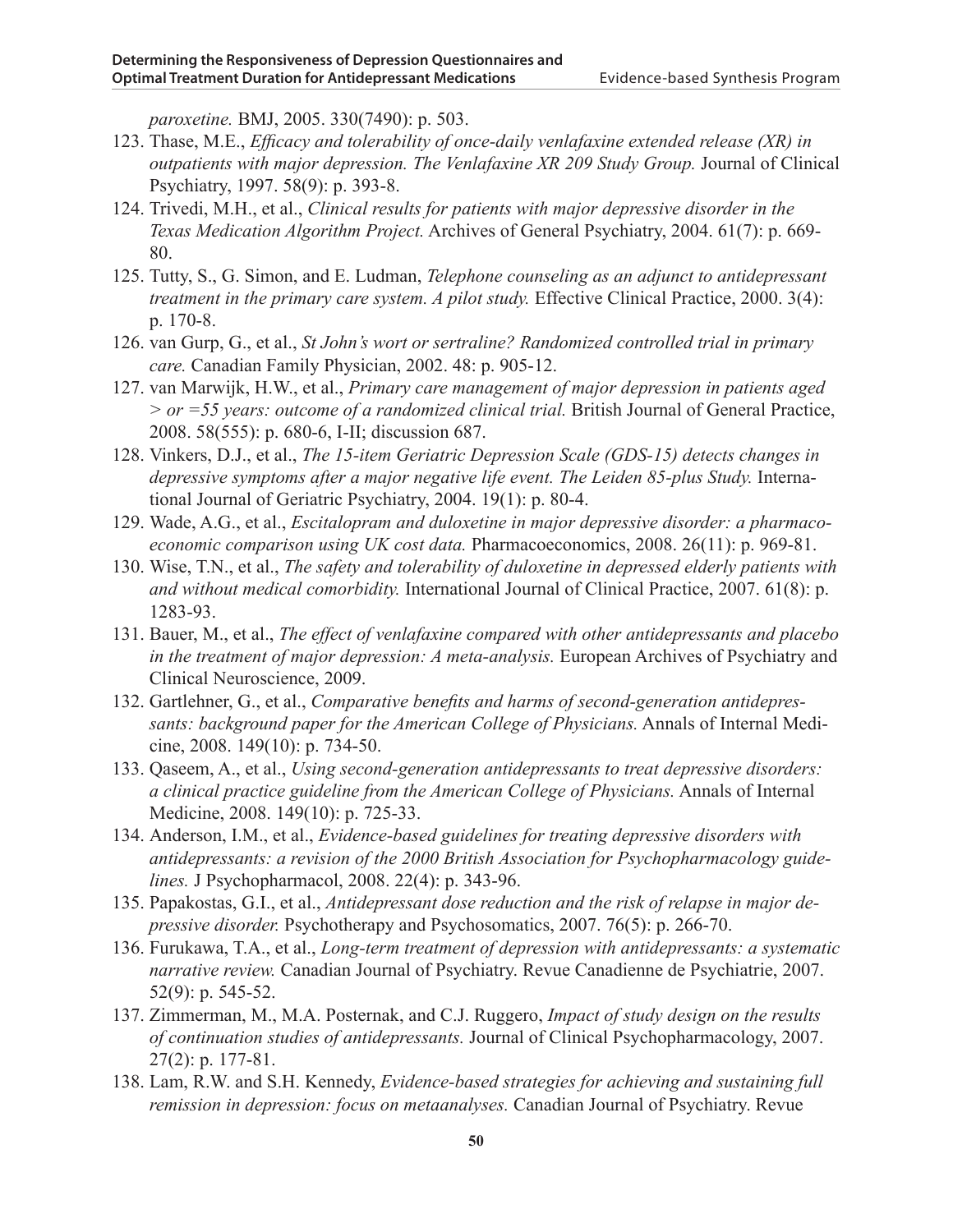Canadienne de Psychiatrie, 2004. 49(3 Suppl 1): p. 17S-26S.

- 139. Dombrovski, A.Y., et al., *Maintenance treatment for old-age depression preserves healthrelated quality of life: a randomized, controlled trial of paroxetine and interpersonal psychotherapy.* Journal of the American Geriatrics Society, 2007. 55(9): p. 1325-32.
- 140. Keller, M.B., et al., *The Prevention of Recurrent Episodes of Depression with Venlafaxine for Two Years (PREVENT) Study: Outcomes from the 2-year and combined maintenance phases.* Journal of Clinical Psychiatry, 2007. 68(8): p. 1246-56.
- 141. Doogan, D.P. and V. Caillard, *Sertraline in the prevention of depression.* Br J Psychiatry, 1992. 160: p. 217-22.
- 142. Feiger, A.D., et al., *Double-blind, placebo-substitution study of nefazodone in the prevention of relapse during continuation treatment of outpatients with major depression.* Int Clin Psychopharmacol, 1999. 14(1): p. 19-28.
- 143. Gelenberg, A.J., et al., *Randomized, placebo-controlled trial of nefazodone maintenance treatment in preventing recurrence in chronic depression.* Biol Psychiatry, 2003. 54(8): p. 806-17.
- 144. Gilaberte, I., et al., *Fluoxetine in the prevention of depressive recurrences: a double-blind study.* J Clin Psychopharmacol, 2001. 21(4): p. 417-24.
- 145. Hochstrasser, B., et al., *Prophylactic effect of citalopram in unipolar, recurrent depression: placebo-controlled study of maintenance therapy.* Br J Psychiatry, 2001. 178: p. 304-10.
- 146. Keller, M.B., et al., *Maintenance phase efficacy of sertraline for chronic depression: a randomized controlled trial.* JAMA, 1998. 280(19): p. 1665-72.
- 147. Klysner, R., et al., *Efficacy of citalopram in the prevention of recurrent depression in elderly patients: placebo-controlled study of maintenance therapy.* Br J Psychiatry, 2002. 181: p. 29-35.
- 148. Lustman, P.J., et al., *Sertraline for prevention of depression recurrence in diabetes mellitus: a randomized, double-blind, placebo-controlled trial.* Arch Gen Psychiatry, 2006. 63(5): p. 521-9.
- 149. Montgomery, S.A., J.G. Rasmussen, and P. Tanghoj, *A 24-week study of 20 mg citalopram, 40 mg citalopram, and placebo in the prevention of relapse of major depression.* Int Clin Psychopharmacol, 1993. 8(3): p. 181-8.
- 150. Montgomery, S.A., et al., *Venlafaxine versus placebo in the preventive treatment of recurrent major depression.* J Clin Psychiatry, 2004. 65(3): p. 328-36.
- 151. Montgomery, S.A. and G. Dunbar, *Paroxetine is better than placebo in relapse prevention and the prophylaxis of recurrent depression.* Int Clin Psychopharmacol, 1993. 8(3): p. 189- 95.
- 152. Reynolds, C.F., 3rd, et al., *Maintenance treatment of major depression in old age.* N Engl J Med, 2006. 354(11): p. 1130-8.
- 153. Robert, P. and S.A. Montgomery, *Citalopram in doses of 20-60 mg is effective in depression relapse prevention: a placebo-controlled 6 month study.* Int Clin Psychopharmacol, 1995. 10 Suppl 1: p. 29-35.
- 154. Schmidt, M.E., et al., *The efficacy and safety of a new enteric-coated formulation of fluoxetine given once weekly during the continuation treatment of major depressive disorder.* J Clin Psychiatry, 2000. 61(11): p. 851-7.
- 155. Simon, J.S., et al., *Extended-release venlafaxine in relapse prevention for patients with major depressive disorder.* J Psychiatr Res, 2004. 38(3): p. 249-57.